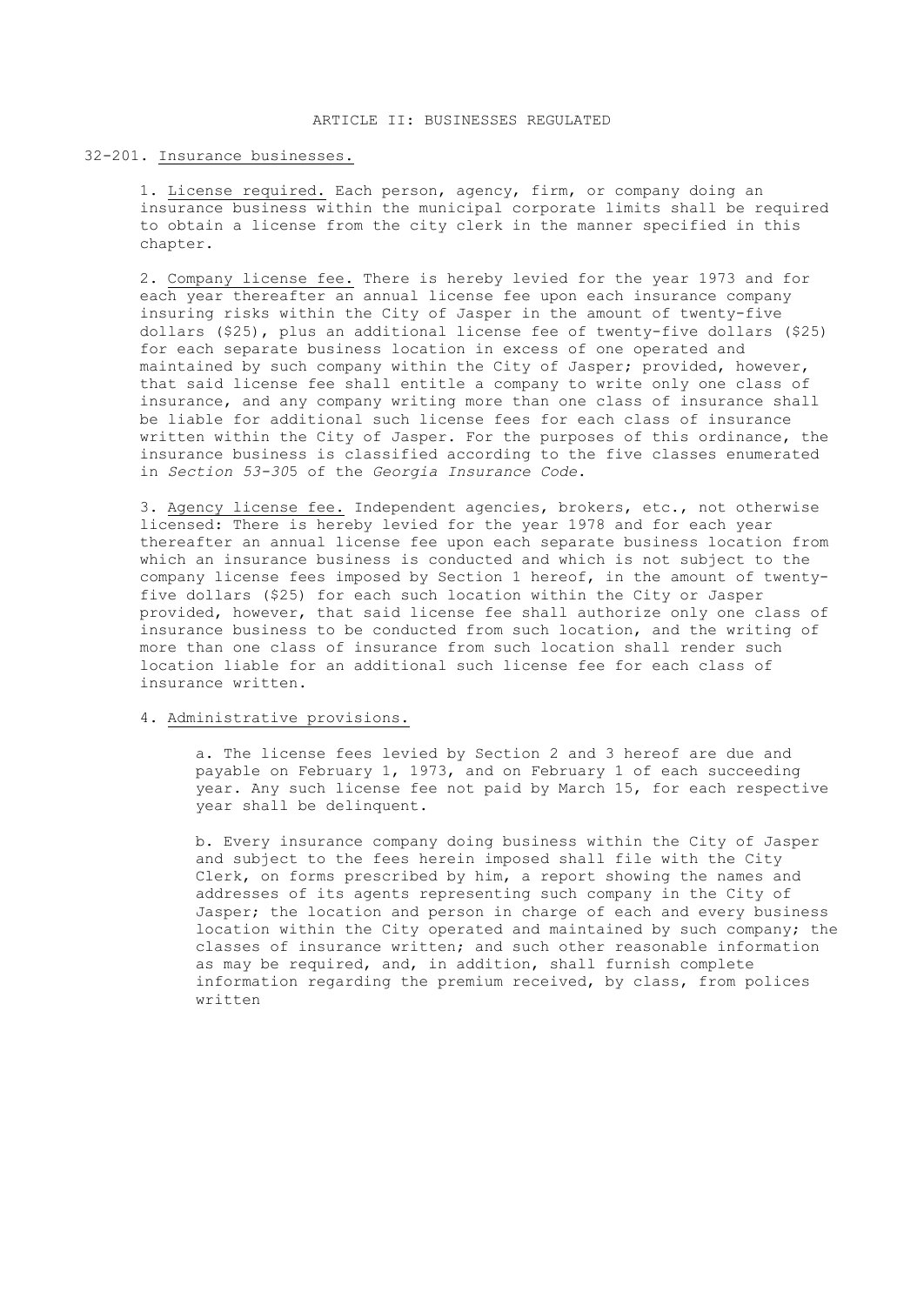### 32-201 Insurance businesses. (continued)

risks residing or located within the City of Jasper. Such report shall be made over affidavit of an officer of such company. It is hereby declared co be a violation of this ordinance for any person firm, corporation or their agents to knowingly give false or incomplete information on any such report. Said report shall be filed at the time of paying the license fee and premium tax.

c. The person responsible for each such insurance business location subject to license fee under Section 2 hereof shall file with the City Clerk a report on forms prescribed by him, showing the address of the business location; the class or classes of insurance written; the names of the persons writing insurance at such location; the names of the companies represented; and such other reasonable information as may be required. Such report shall be made over affidavit of the person in charge of such business location. It is hereby declared to be a violation of this ordinance for any person, firm, corporation or their agents to knowingly give false or incomplete information on any such report. Said report shall be filed at the time of paying the license fee.

d. All reports required to be filed under this Section shall be confidential and the information contained therein shall be solely for the use of the officers of the city responsible for administering this Section.

5. Enforcement. The fees and taxes levied by this Ordinance may be enforced by execution in the same manner as other taxes of the City of Jasper. A violation of this Ordinance shall be grounds for refusing or revoking a license, and the person responsible may be punished as for violations of other city Ordinances.

*Note: See section 4-102 on gross direct premium tax.*

## 32-202 Construction contractors.

1. Definition. A general contractor, or builder is defined as any person who engages in the business of supervising the construction, alteration, or repair of buildings in the City of Jasper (even if doing part of the work himself) and who has general direction and control of the carpenters, masons, and other parties employed in the work shall be classified as a general contractor or builder regardless of the method he is compensated for his service.

2. License fee. A contractor or builder shall pay an annual license fee of \$50.00.

3. Subcontractors. The above license shall include the license for grading, excavating, painting, paper hanging, floor finishing, roofing, sheet metal work and weather stripping provided those persons doing the work are employed by the general contractor or builder, but each subcontractor doing any work for a general contractor must have a City of Jasper license covering the specific type of work being handled by subcontractor.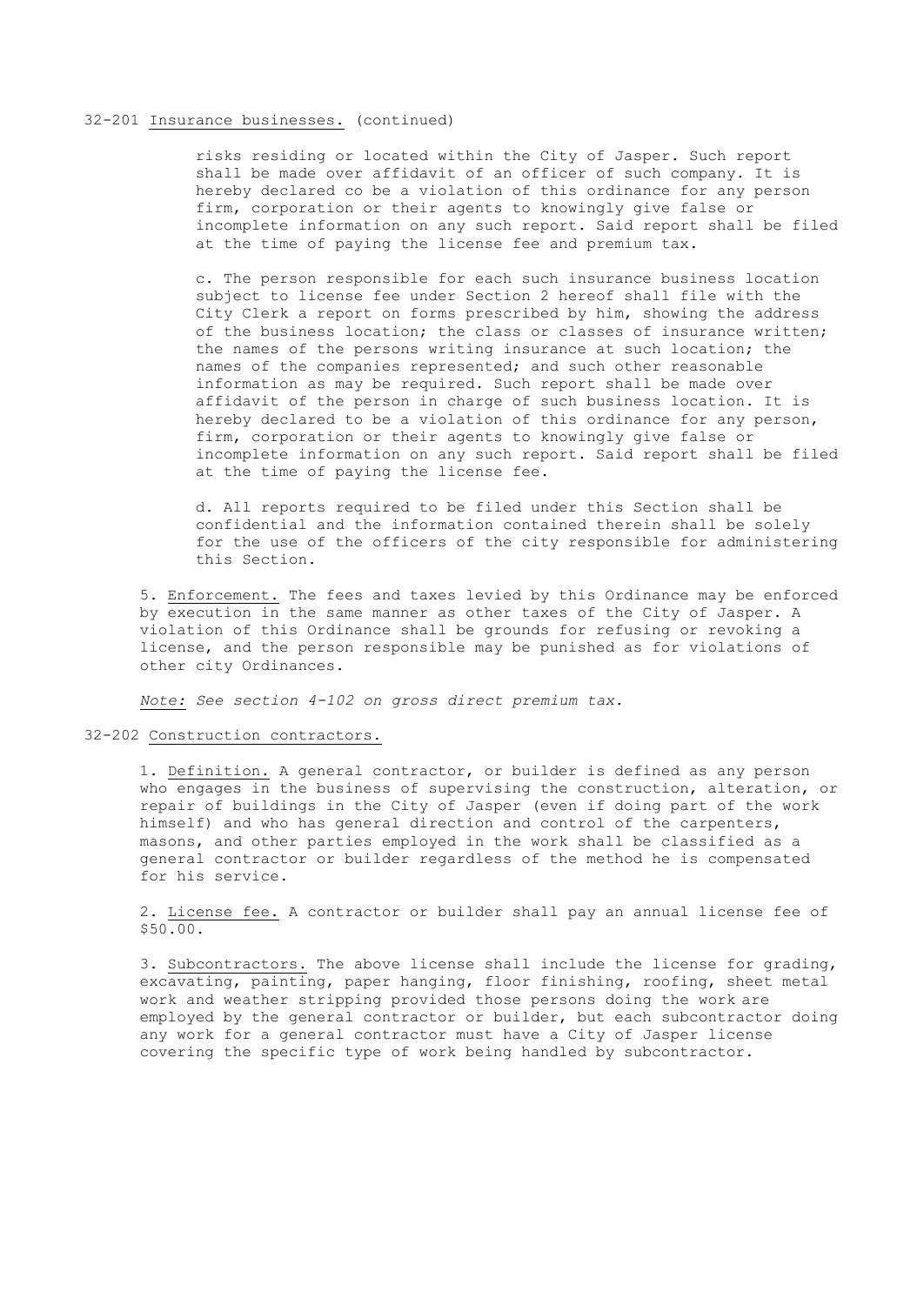### 32-202 Construction contractors (continued)

Factors to be used as a guide to determine whether a job is all under a general contractor or if a subcontractor is involved are the person, firm, or corporation paying Social Security, Withholding Tax, Workman's Compensation, insurance, or otherwise handling the payroll.

4. The above license shall not include license for electrical, plumbing, heating and/or air conditioning and additional license for these must be obtained with the following fees:

|                        | Contractor, Air Conditioning and/or Heating        | \$35.00 |
|------------------------|----------------------------------------------------|---------|
|                        | Contractor, Automatic Sprinkler Systems            | \$25.00 |
|                        | Contractor, Cement and/or Asphalt                  | \$25.00 |
| Contractor, Paving     |                                                    | \$25.00 |
|                        | Contractor, Grading, Excavating and/or Landscaping | \$25.00 |
|                        | Contractor, Moving and/or Wrecking                 | \$25.00 |
|                        | Contractor, Painting, Paper Hanging                | \$25.00 |
| Contractor, Roofing    |                                                    | \$25.00 |
|                        | Contractor, Floor Finishing                        | \$25.00 |
| Contractor, Electrical |                                                    | \$25.00 |
| Contractor, Plumbing   |                                                    | \$25.00 |
|                        | Contractor, Weather Stripping and/or Insulating    | \$25.00 |

## 32-203 Merchants.

Any person, firm or corporation doing any retail merchandise business, including grocery, butcher, drug and notion, florist, feed and seed, building materials, jewelry, furniture, appliance, hardware, machinery and farm implements, fruits and vegetable, shoes, haberdashery, antique shops, used furniture, auto supplies, department stores, poultry supply, hobby shop, wearing apparel, book and stationary, but not limited to these shall pay the following license fee:

\$25.00 plus \$1.50 per thousand at cost on the inventory as reported on State Income Tax return at the end of the business for fiscal year next preceding January 1st. A return must be filed with the city clerk, which may be obtained at the City Hall.

#### 32-204 Special or limited licenses.

The following licenses shall be set by Mayor and Council on an individual basis after application is made to the city clerk for these licenses:

> New Manufacturing Amusements, Rides, etc. Entertainment (All kinds and places) Skating Rinks Shooting Galleries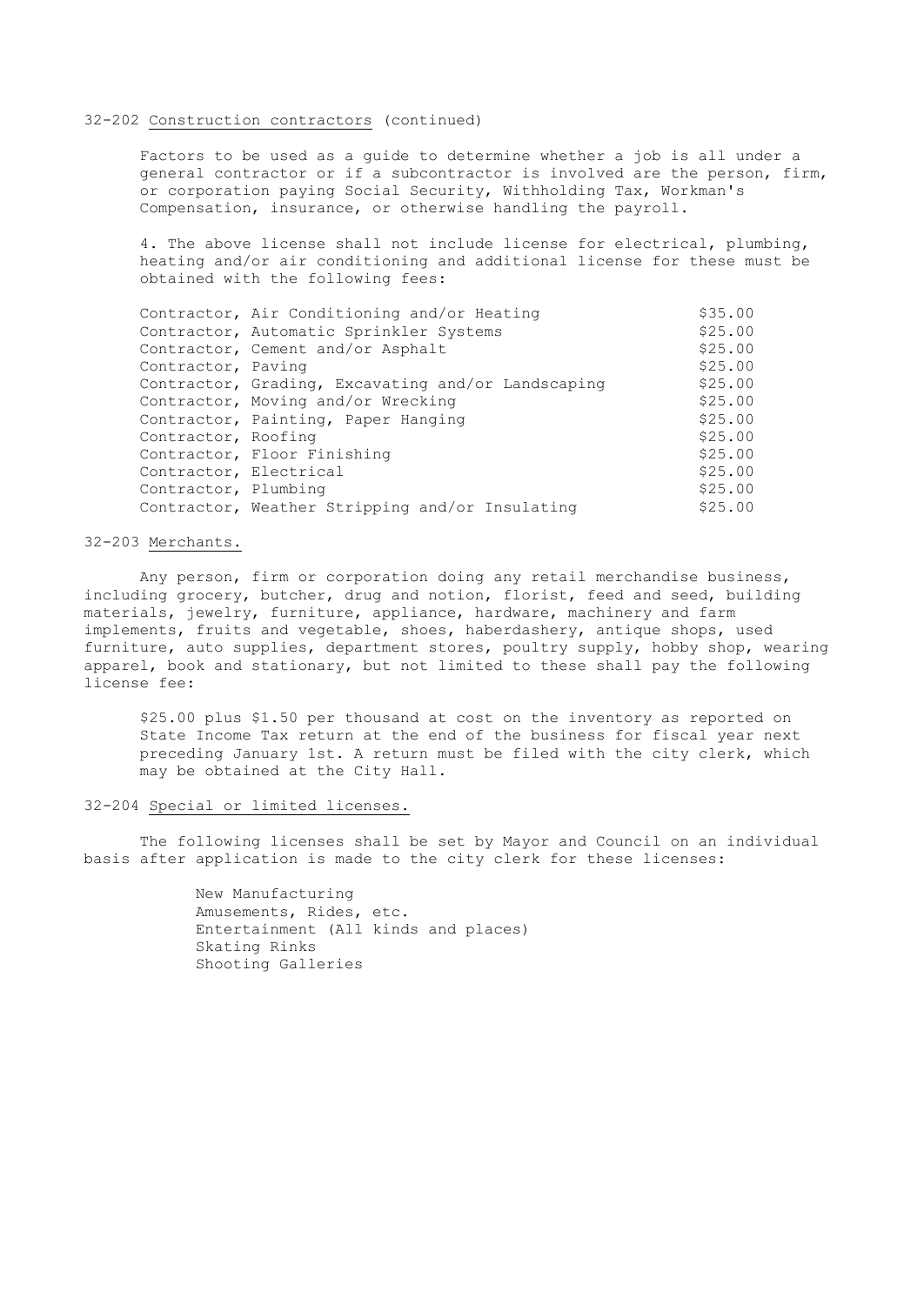#### 32-205 Solid waste collectors.

1. License required. Each person engaged in the business of solid waste collection and disposal in this municipality shall be required to obtain a license from the city clerk in the manner specified in this chapter.

*Note: All persons engaged in solid waste handling or in operating a disposal facility or site are required to obtain a state permit from the Director of the Division of Environmental Protection of the Department of Natural Resources. See Ga. Code Ann. § 43-1607.1. This requirement does not limit the power of municipalities to adopt and enforce additional regulations not in conflict with state law, however. See Ga. Code Ann. § 43-1605.*

2. Application. Application for a license to engage in the business of solid waste collection and disposal shall be made as provided in Article I of this chapter, except that such application shall contain the following additional information:

a. number, type, and size of waste collection vehicles to be used;

b. the number of employees to be assigned to each waste collection vehicle;

c. name and location of commercial and industrial establishments and/or the number of residences to be served;

d. the types of waste to be collected; and

e. the state permit number of each disposal site to be used.

3. Fee established. The annual business license fee for solid waste collectors doing business within this municipality shall be twenty-five dollars (\$25).

4. Review of application. No action on any application for a license to engage in the business of solid waste collection and disposal shall be taken by the city council until the street superintendent has reviewed such application and forwarded his recommendation thereon to the city clerk, in the manner specified in this chapter.

*Note: See Section 32-102 of this code.*

5. Limitation on issuance. No license shall be issued to any person whose solid waste collection vehicles do not meet the standards established for such vehicles in the solid waste management ordinance of this city.

*Note: See Section 12-105.3 of this code.*

6. Duty of licensees. It shall be the duty of all persons issued a license under this section to conform to the requirements of the solid waste management ordinance of this city, and failure to so conform shall be grounds for revocation of said license.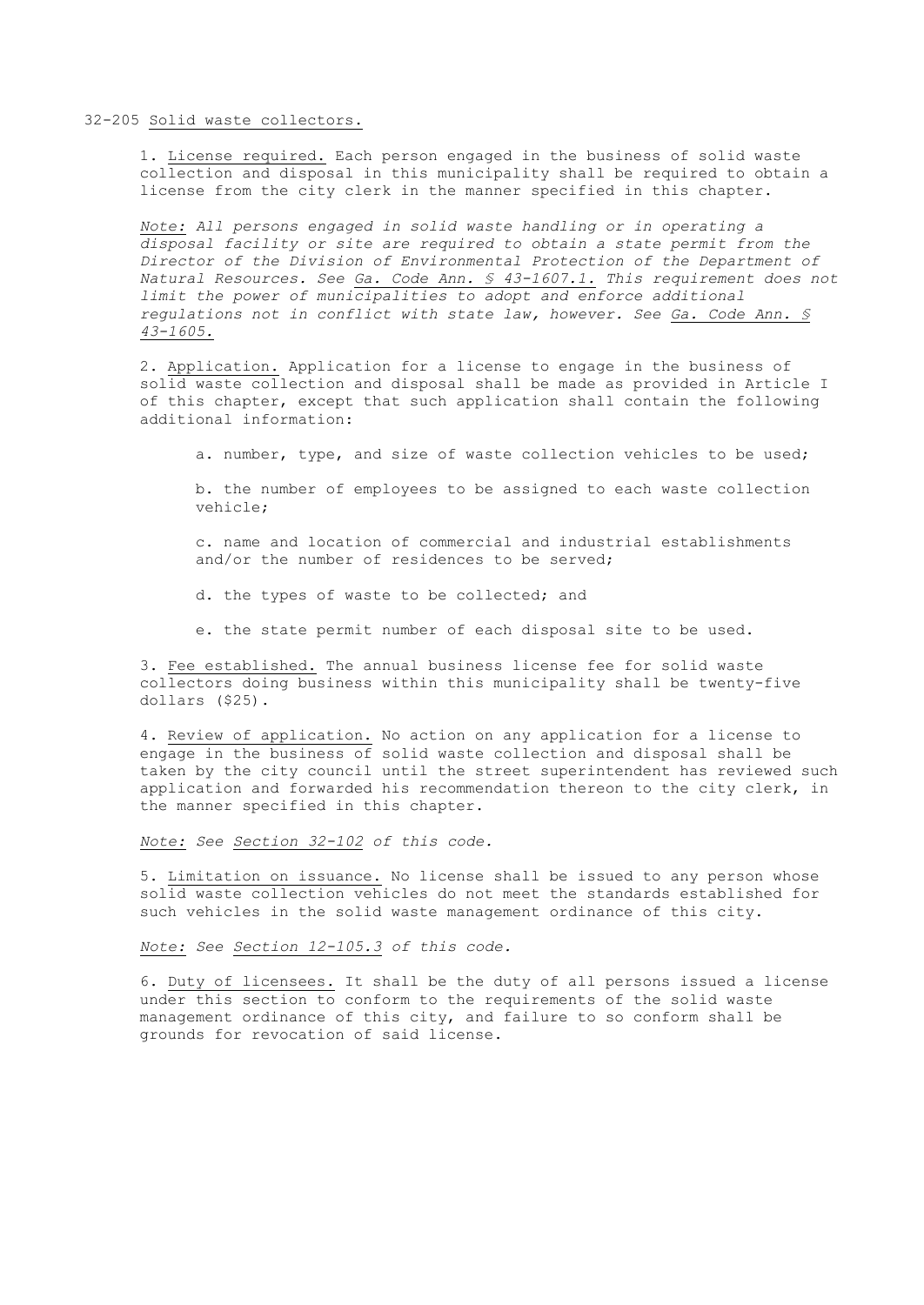### 32-206 Peddlers and itinerant merchants.

1. License required. Each peddler and itinerant merchant as such terms are defined herein, who does business within this municipality shall be required to obtain a license from the city clerk in the manner specified in this chapter. No license shall be issued without the approval, of the city council.

*Note: State law requires that every "peddler or itinerant dealer" obtain a license from the probate judge of the county in which he intends to conduct his business. See Ga. Code Ann. § 34-1001. Nothing in such law prohibits municipalities from also licensing such merchants, however.*

2. Definitions. For the purposes of this section, the following words shall have the meanings specified:

a. The word "peddler" shall include any person-- whether a resident of this city or not-- traveling by foot, wagon, automotive vehicle, or any other type of conveyance from place to place, from house to house, or from street to street, carrying, conveying, or transporting goods, wares, merchandise, meats, fish, vegetables, fruits, garden produce, farm products, or provisions who offers and exposes the same for sale, or who, without traveling from place to place, sells or offers the same for sale from a wagon, automotive vehicle, railroad car, or other vehicle or conveyance.

b. An "itinerant merchant" is defined as any person, firm, or corporation-- whether as owner, agent, consignee or employee, whether a resident of the city or not-- who engages in a temporary business of selling and delivering goods, wares, and merchandise within the city, and who, in furtherance of such purpose, hires, leases, uses, or occupies any building, structure, motor vehicle, tent, railroad box car, boat, or public room in any hotel, lodging house, apartment, or shop within the city for the exhibition and sale of such goods, wares, and merchandise, either privately or at public auction.

3. Exemptions. This section shall not be applicable to traveling salesman or nonresident merchants as provided in Chapter 92-4105 of the Georgia Code Annotated, nor to newsboys, nor to bona fide merchants who merely deliver goods in the regular course of business, or to bona fide charitable, religious, or philanthropic organizations.

4. Application. Application for a license under this section shall be made as provided in Article I of this chapter, except that such application shall contain the following additional information;

a. the fingerprints of the person or persons having the management or supervision of the applicant's business, or in lieu thereof at least three (3) letters of recommendation from reliable property owners in the county in which the business is to be conducted, certifying as to the applicant's good character and business responsibility, or other evidence which establishes the good character and business responsibility of such person or persons to the satisfaction of the mayor and council.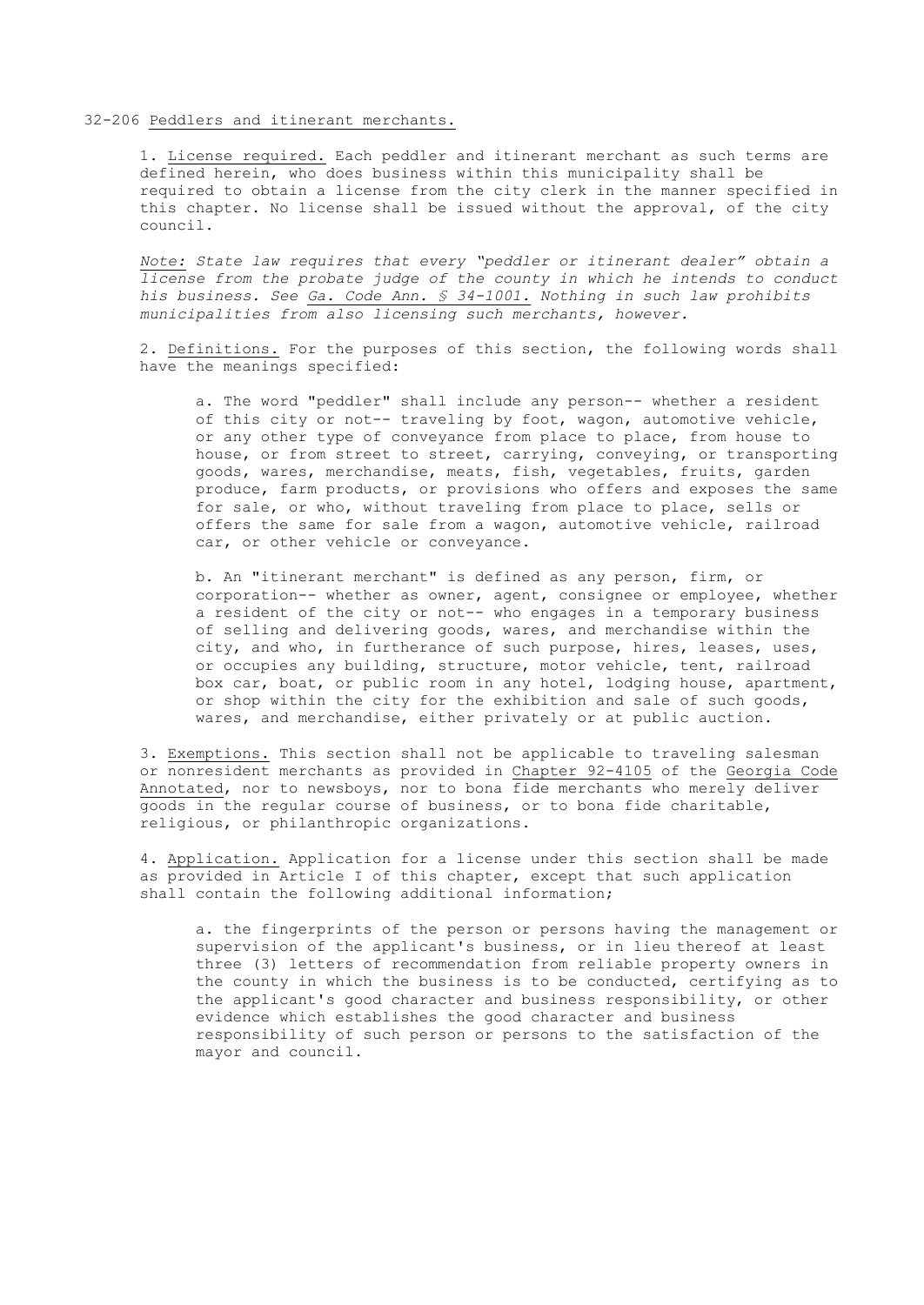### 32-206 Peddlers and itinerant merchants. (continued)

b. the place or places in the city where it is proposed to carry on applicant's business, and the length of time during which it is proposed that said business shall be conducted;

c. the place or places, other than the permanent place of business of the applicant, where applicant within the six months next preceding the date of said application conducted a transient business, stating the nature thereof and giving the post office and street address of any building or office in which such business was conducted;

d. a statement of the nature, character, and quality of the goods, wares, or merchandise to be sold or offered for sale by the applicant in the city; the invoice value and quality of such goods, wares, and merchandise; where the goods or property to be sold are manufactured or produced; and where such goods or products are located at the time said application is filed;

e. a brief statement of the nature and character of the advertising done or proposed to be done in order to attract customers, and, if required by the city clerk, copies of all said advertising whether by handbills, circulars, newspaper advertising, or otherwise, shall be attached co said application<sup>^</sup> as exhibits thereto; and

f. whether or not the person or persons having the management or supervision of the applicant's business have been convicted of a crime, misdemeanor, or the violation of any municipal ordinance, the nature of such offense, and the punishment assessed therefore.

5. Bond. Before any license shall be issued for engaging in a transient or itinerant business as provided in this section, the applicant for such license shall file with the city clerk a bond running to the city in the sum of \$ , executed by the applicant, as principal, and two sureties upon which service of process may be made in the State of Georgia; said bond to be approved by the city attorney, conditioned that the said applicant shall comply fully with all of the provisions of the ordinances of this city and the statutes of this state regulating and concerning the sale of goods, wares, and merchandise, and will pay all judgments rendered against said applicant for any violation of said ordinances or statutes, or any of them, together with all judgments and costs that may be recovered against him by any person or persons for damage growing out of any misrepresentation or deception practiced on any person transacting such business with such applicant, whether said misrepresentations or deceptions were made or practiced by the owners or by their servants, agents, or employees, either at the time of making the sale or through any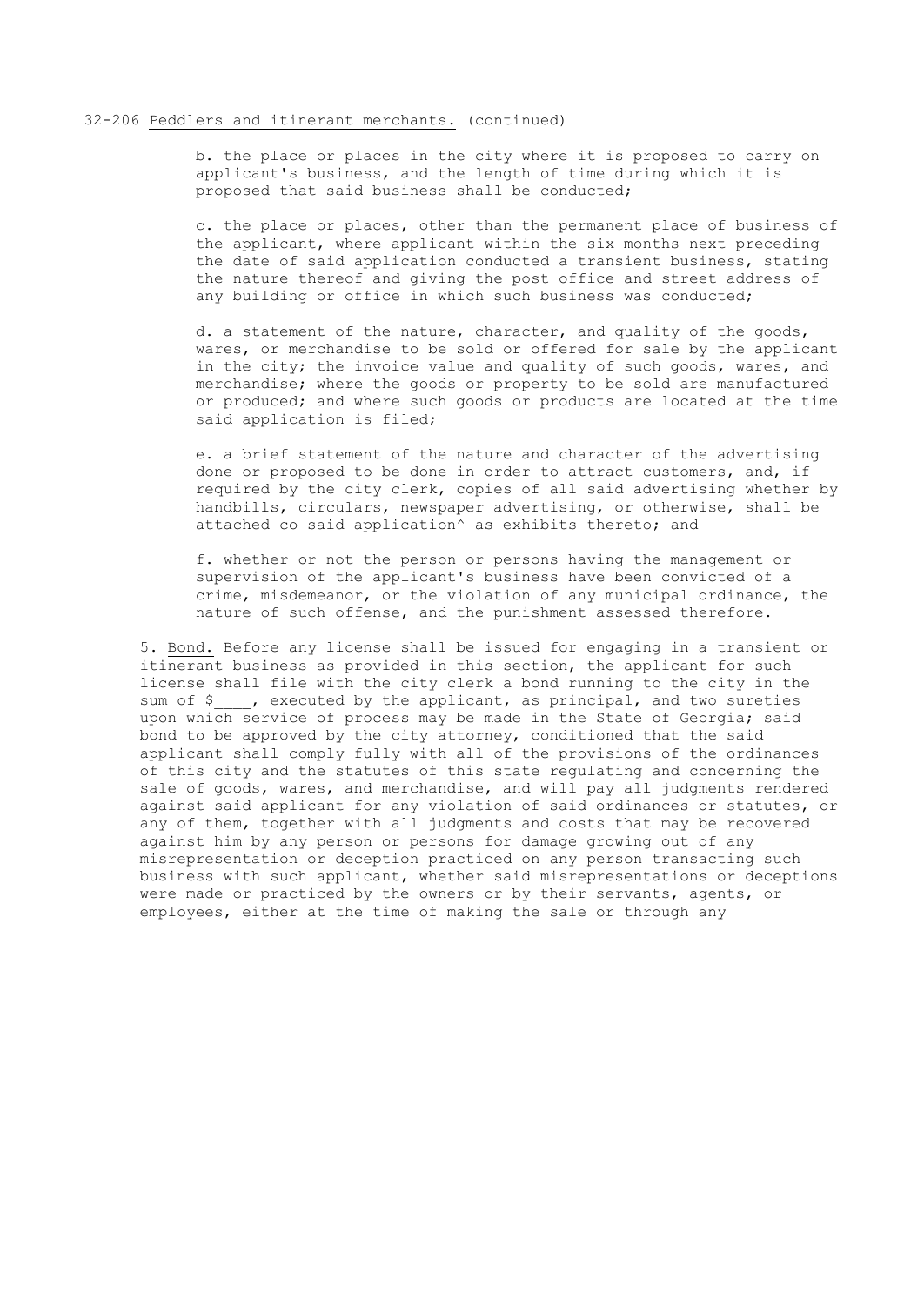### 32-206 Peddlers and itinerant merchant. (continued)

advertisement of any character whatsoever, printed or circulated with reference to the goods, wares, and merchandise sold or any part thereof. Action on the bond may be brought in the name of the city to the use of the aggrieved person. Such bond must be approved by the city attorney, both as to form and as to the responsibility of the sureties thereon.

6. Service of process. Before any license as herein provided shall be issued for engaging in business as a peddler or itinerant merchant in this municipality, the applicant for such license shall file with the city clerk an instrument nominating and appointing the city clerk his true and lawful agent with full power and authority to acknowledge service of notice of process for and on behalf of said applicant in respect to any matters connected with or arising out of the business transacted under said license and the bond given as required by this section, or for the performance of the conditions of said bond, or for any breach thereof, which said instrument shall also contain recitals to the effect that said applicant for said license consents and agrees that service of any notice or process may be made upon said agent, and when so made shall be taken and held to be as valid as if personally served upon the person or persons applying for the said license under this ordinance, according to the law of this or any other state, and waiving all claim or right of error by reason of such acknowledgment of service or manner of service. Immediately upon service of process upon the city clerk, as herein provided, the city clerk shall send to the licensee at his last known address, by registered mail, a copy of said process.

7. Fee establishment. The business license fee for each peddler and itinerant merchant doing business in the City of Jasper shall be the same as the fee for similar businesses in the city, or fifty five dollars (\$50.00) for dissimilar businesses.

8. Duty to exhibit. All persons obtaining a license under the provisions of this section shall be required to exhibit such license at the request of any citizen.

9. Loud noises and speaking devices. No licensee under this section, nor anyone in his behalf, shall shout, make any outcry, blow a horn, ring a bell, or use any other sound device including any loud-speaking radio or amplifying system upon any of the streets, alleys, parks, or other public places of the city or upon any private premises in the city where sound of sufficient volume is emitted or produced there from capable of being plainly heard upon the streets, avenues, alleys, parks, or other public places for the purpose of attracting attention to any goods, wares, or merchandise which such licensee proposes to sell.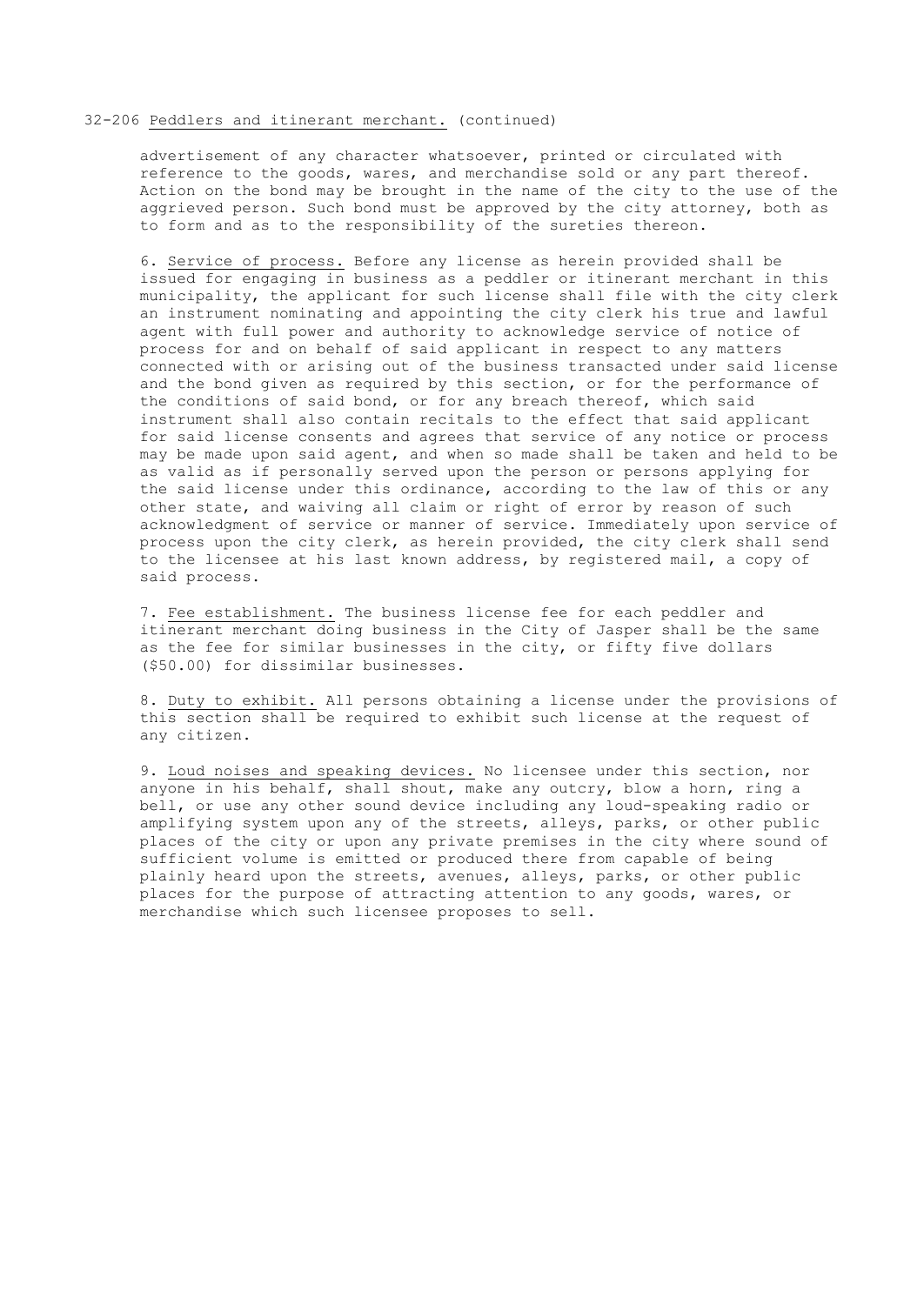### 32-207 Charitable solicitors.

1. Registration required. Any person who wishes to solicit donations or contributions for, or to sell any insignia or novelty on the streets of the city on behalf of, or under the sponsorship of, any charitable, religious, social, patriotic, or civic club or organization shall be required to register such solicitation or sale with the chief of police at lease 48 hours in advance of such event and to obtain a permit therefore.

*Note: Registration of charitable organizations prior to solicitation is required at the state level, and may be mandated at the local level as well. See Chapter § 35-10 and § 35-1011 of the Georgia Code Annotated.*

2. Form of registration. The registration required by this section shall be in writing, shall be signed by the chief officer of the club or organization, and shall contain the following information:

a. the name and object of the charitable, religious, social, patriotic, or civic club or organization conducting or sponsoring the solicitation or sale to which the registration relates;

b. the day or days on which the solicitation or sale will take place;

c. the object for which the funds to be derived from the solicitation or sale will be utilized; and

d. the name and address of the chief officer of the club or organization conducting or sponsoring the solicitation or sale.

3. Exemption. This section shall not apply to any locally established organization or church operated exclusively for charitable or religious purposes if the solicitations are in the form of collections or contributions at the regular assemblies of any such organization or church.

4. Duty to exhibit. Charitable solicitors shall be required to exhibit their permits at the request of any citizen.

5. Unlawful acts. It shall be unlawful for any person to execute a registration which contains any false statement, and it shall be unlawful for any person to solicit donations or contributions or sell any insignia or novelty on the streets of the city purportedly in behalf of, or under the sponsorship of, any charitable, religious, social, patriotic, or civic club or organization which does not in fact exist.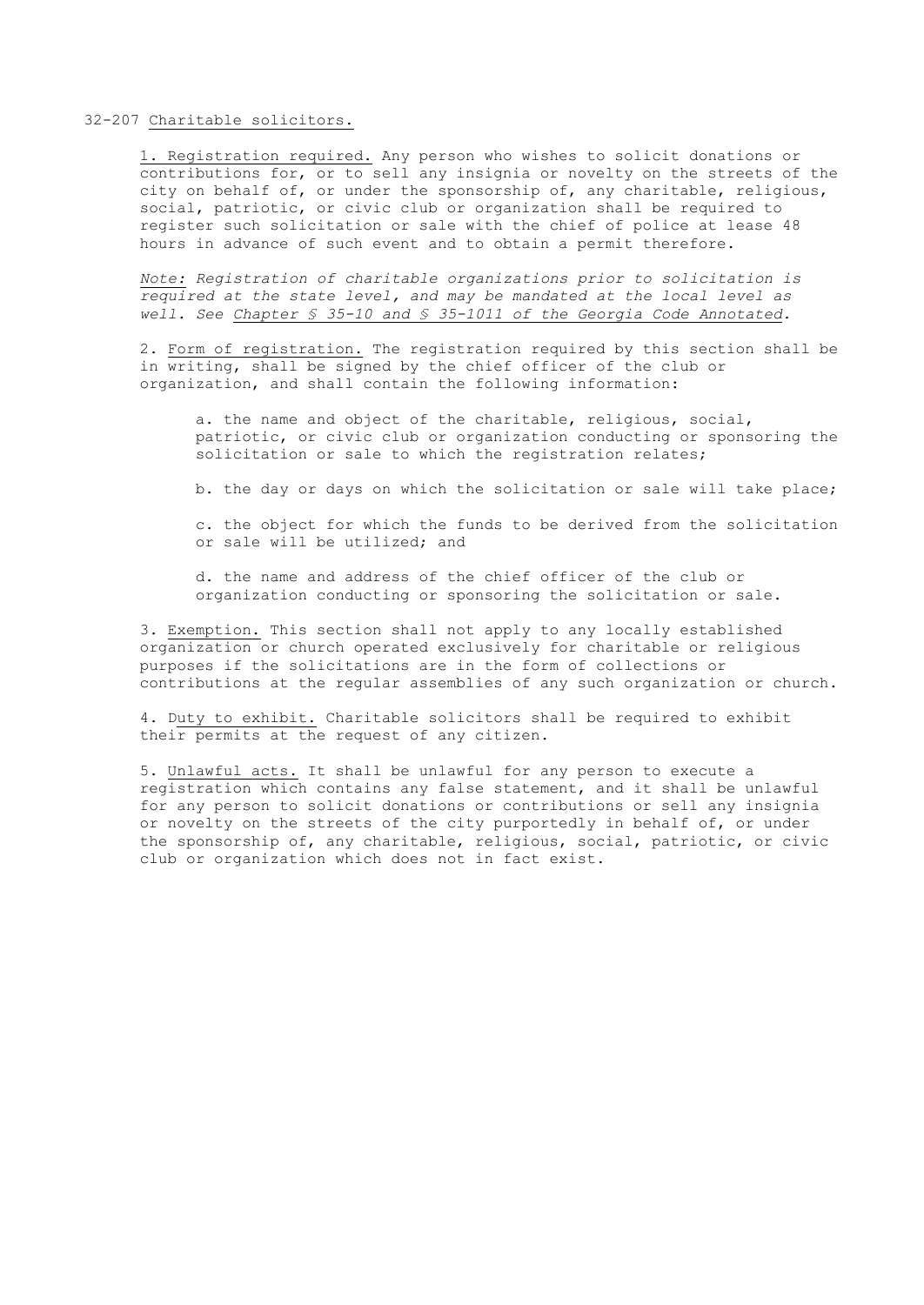### 32-208 Going-out-of-business sales, fire sales, etc.

1. License required. Any person selling or offering to sell any goods within this municipality at a sale to be advertised or held out by any means to be a going-out-of-business sale, or removal of business sale, or a fire and other altered stock sale, as such terms are defined in this section, shall be required to obtain a license from the city clerk in the manner specified in this chapter.

2. Definitions. For the purposes of this section, the following words and phrases shall have the meanings respectively ascribed to them herein:

a. Fire and other altered goods sale. A sale held out in such a manner as to reasonably cause the public to believe that the sale will offer goods damaged or altered by fire, smoke, water, or other means.

b. Going-out-of-business sale. A sale held out in such a manner as to reasonably cause the public to believe that upon the disposal of the stock of goods on hand, the business will cease and be discontinued, including, but not limited to, the following sales: adjuster's; adjustment; alteration; assignee's; bankrupt; benefit of administrator's: benefic of creditors'; benefit of trustees; building coming down; closing; creditor's committee; creditor's and; executor's; final days; forced out; forced out of business; insolvents'; last days; lease expires; liquidation; loss of lease; mortgage sale; receiver's; trustee's quitting business.

c. Goods. Any goods, wares, merchandise, or other property capable of being the object of a sale regulated under this section.

d. Removal of business sale. A sale held out in such a manner as to reasonably cause the public to believe that the person conducting the sale will cease and discontinue business at the place of sale upon disposal of the stock, of goods on hand and will then move to and resume business at a new location in the city, or will then continue business from other existing locations in the city.

3. Persons exempted. The provisions of this section shall not apply to or affect the following persons:

a. persons acting pursuant to an order or process of a court of competent jurisdiction.

b. persons acting in accordance with their powers and duties as public officials.

c. duly licensed auctioneers selling at auctions.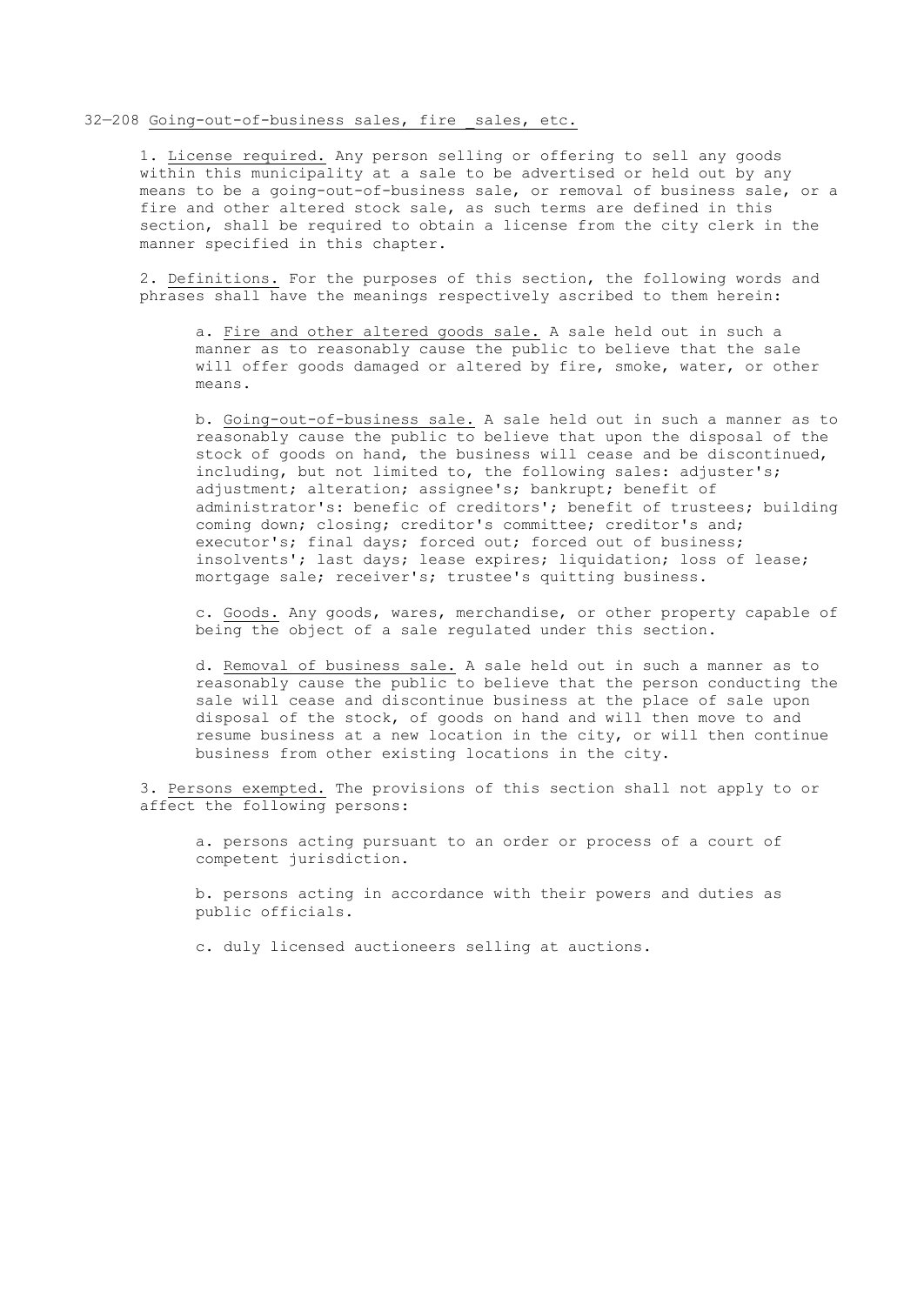### 32-208 Going-out-of-business sales, fire sales, etc. (continued)

d. any publisher of a newspaper, magazine, or other publication who publishes in good faith any advertisement, without knowledge of its false, deceptive, or misleading character, or without knowledge that the provisions of this section have not been complied with.

4. Application. Application for a license under this section shall be made as provided in Article I of this chapter, except that such application shall contain the following additional information:

a. the true name and address of the owner of the goods to be the object or the sale, if other than the applicant;

b. the true name and address of the person from whom such owner purchased the goods to be sold and the price therefore, and if not purchased, the manner of such acquisition;

c. a description of the place where such sale is to be held;

d. the nature of the occupancy, whether by lease or sublease, and the effective data of termination of such occupancy;

e. the dates on which and the period of time in which the sale is to be conducted;

f. a full and complete statement of the facts in regard to the sale, including the reasons for the urgent and expeditious disposal of goods thereby and the manner in which the sale will be conducted;

g. the means to be employed in advertising such sale, together with the proposed content of any advertisement; and

h. a complete and detailed inventory of the goods to be sold at such sale, as disclosed by the applicant's records. Such inventory shall be attached to and become a part of the required application.

All goods included in such inventory shall have been purchased by the applicant for resale on bona fide orders without cancellation privileges, and shall not comprise goods purchased on consignment.

5. Fee established. The business license fee for each person conducting a sale regulated by the provisions of this section shall be \$.

6. Restriction on issuance. No license shall be issued to any person who has held a sale, as regulated under this section, at the location stated in the application within one year from the date of such application.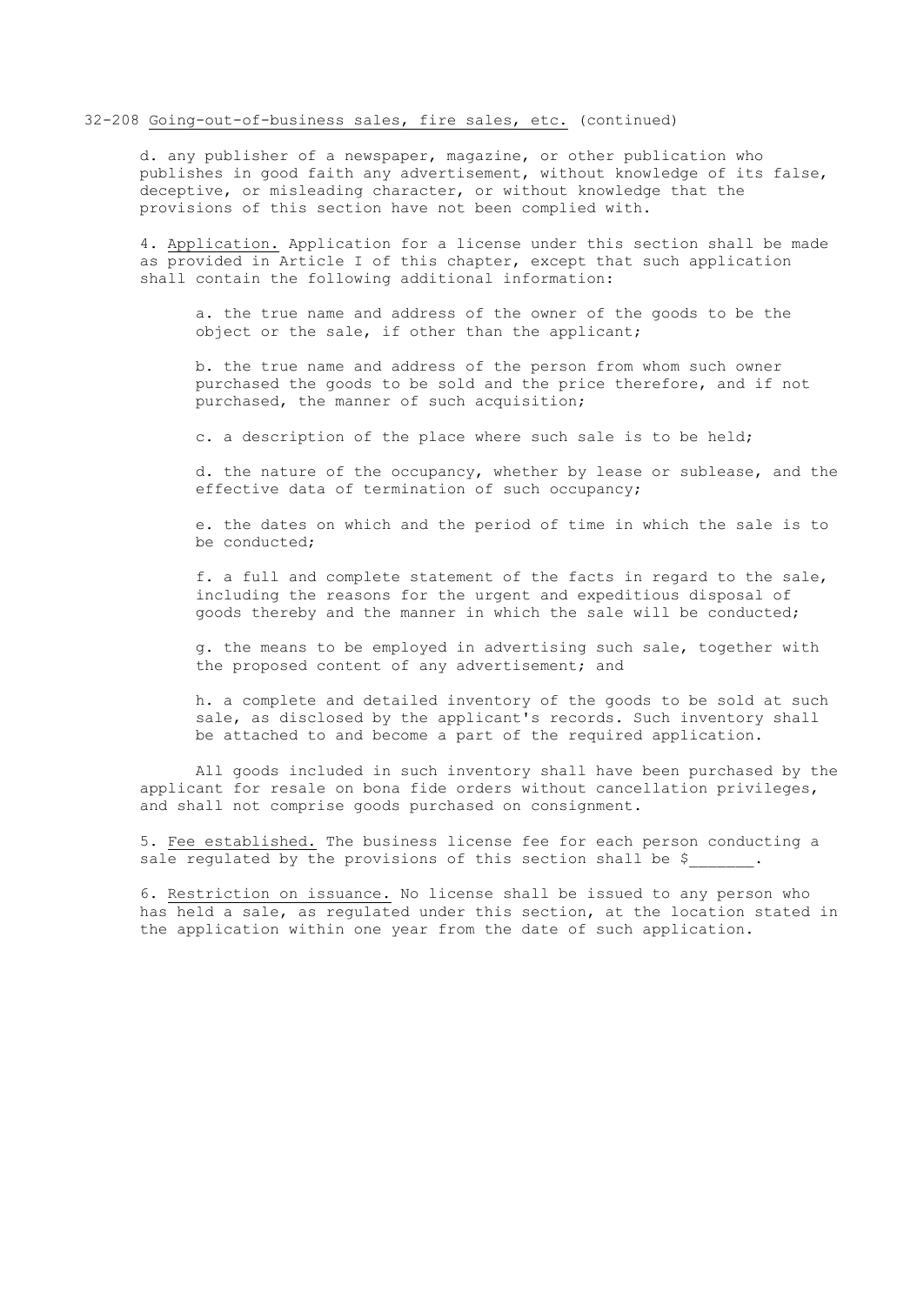### 32-208 Going-out-of-business sales, fire sales, etc. (continued)

7. Conditions of issuance. A license shall be issued under this section on the following terms:

a. Nature of sale. The license shall authorize only the one type of sale described in the application at the location named therein.

b. Saleable goods. The license shall authorize only the sale of goods described in the inventory attached to the application.

c. Surrender of general license. Upon being issued a license under this section for a going-out-of-business sale, the licenses shall surrender to the city clerk all other business licenses he may hold at that time applicable to the location and goods covered by the application for a license under this section.

d. Restricted location. Where a person applying for a license under this chapter operates more than one place of business, the license issued shall apply only to the one store or branch specified in the application.

e. Nontransferability. Any license provided for in this section shall not be assignable or transferable.

8. Duties of licensee. A licensee under this section shall:

a. Adhere to inventory. Make no additions, whatsoever, during the period of the licensed sale, to the stock of goods set forth in the inventory attached to the application for license.

b. Advertise properly. Refrain from employing any untrue, deceptive, or misleading advertising.

c. Adhere to advertising. Conduct the licensed sale in strict conformity with any advertising or publicity incident thereto.

d. Keep duplicate inventory. Keep available at the place of sale a duplicate copy of the inventory submitted with the application and present such duplicate copy to inspecting officials upon request.

e. Segregate non-inventoried goods. Keep any other goods separate and apart from the goods listed in the filed inventory as being objects of sale and make such distinction clear to the public by placing tags on all inventoried goods in and about the place of sale, apprising the public of the status of all such goods.

*Note: Misrepresentation of the true ownership of a business for purpose of a going-out-of-business sale is a statutory offense. See Ga. Code Ann., § 106-505.*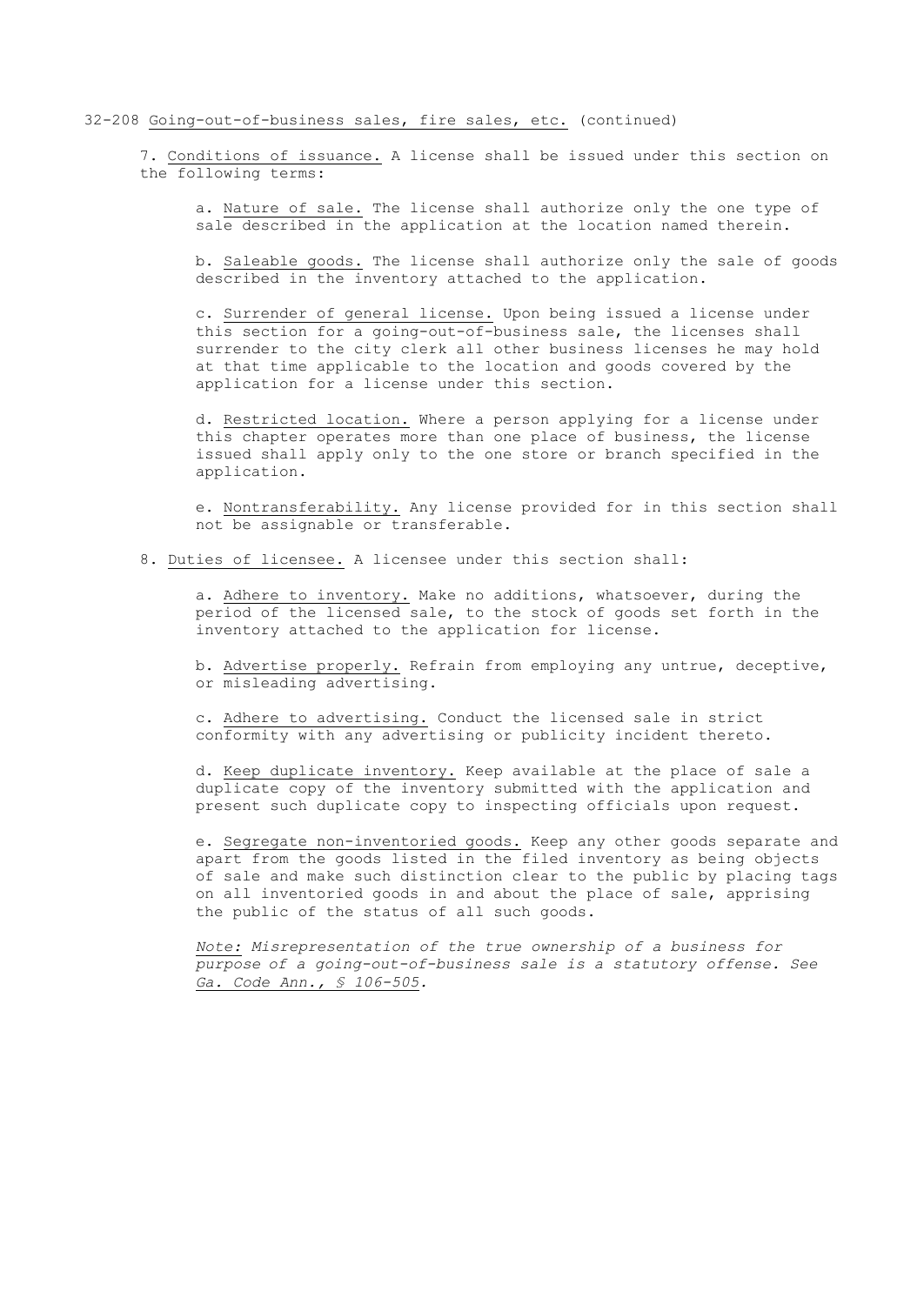### 32-209 Pawnbrokers.

1. License required. Each pawnbroker doing business within this municipality shall be required to obtain a license from the city clerk in the manner specified in this chapter.

*Note: Municipalities are specifically authorized to license* pawnbrokers *and to "exercise such general superintendence as will insure fair dealings between the pawnbroker and his customer's." See Ga. Code Ann. § 12-611.*

2. Fees established. The annual business license fee for each pawnbroker doing business in this city shall be fifty dollars (\$50.00).

3. Review of application. No action on any application for a pawnbroker's license shall be taken by the city council until the chief of police has reviewed such application and forwarded his recommendation thereon to the city clerk, in the manner specified in this chapter.

4. Limitation on issuance. No pawnbroker's license shall be issued to any person who has been convicted of the offense of receiving stolen goods or of burglary or robbery.

5. Records. Each pawnbroker licensed hereunder shall furnish to the police chief each week a list of every article pledged with him or sold to him during the previous week, giving a full and accurate description of the article, from whom it was received, and the hour of the day received.

6. Weapons. No pawnbroker shall receive as a pledge or purchase any revolver, pistol, blackjack, or sawed-off shotgun, and no pawnbroker shall display in his window or shop any such weapons for sale.

7. Minors. No pawnbroker shall have any business dealings as a pawnbroker with a minor, nor shall a pawnbroker's license be issued to a minor, nor shall a pawnbroker employ a minor to assist him in his business.

8. Stolen goods. It shall be the duty of every pawnbroker to report to the police any article pledged with him, or which is sought to be pledged with him, if he shall have reason to believe that the article was stolen or lost and found by the person attempting to pledge it in the case of a lost article.

## 32-210 Used car dealers.

1. Licensed required. Any used car or used motor vehicle dealer, as such terms are defined in Chapter 84-39 of the Georgia Code Annotated,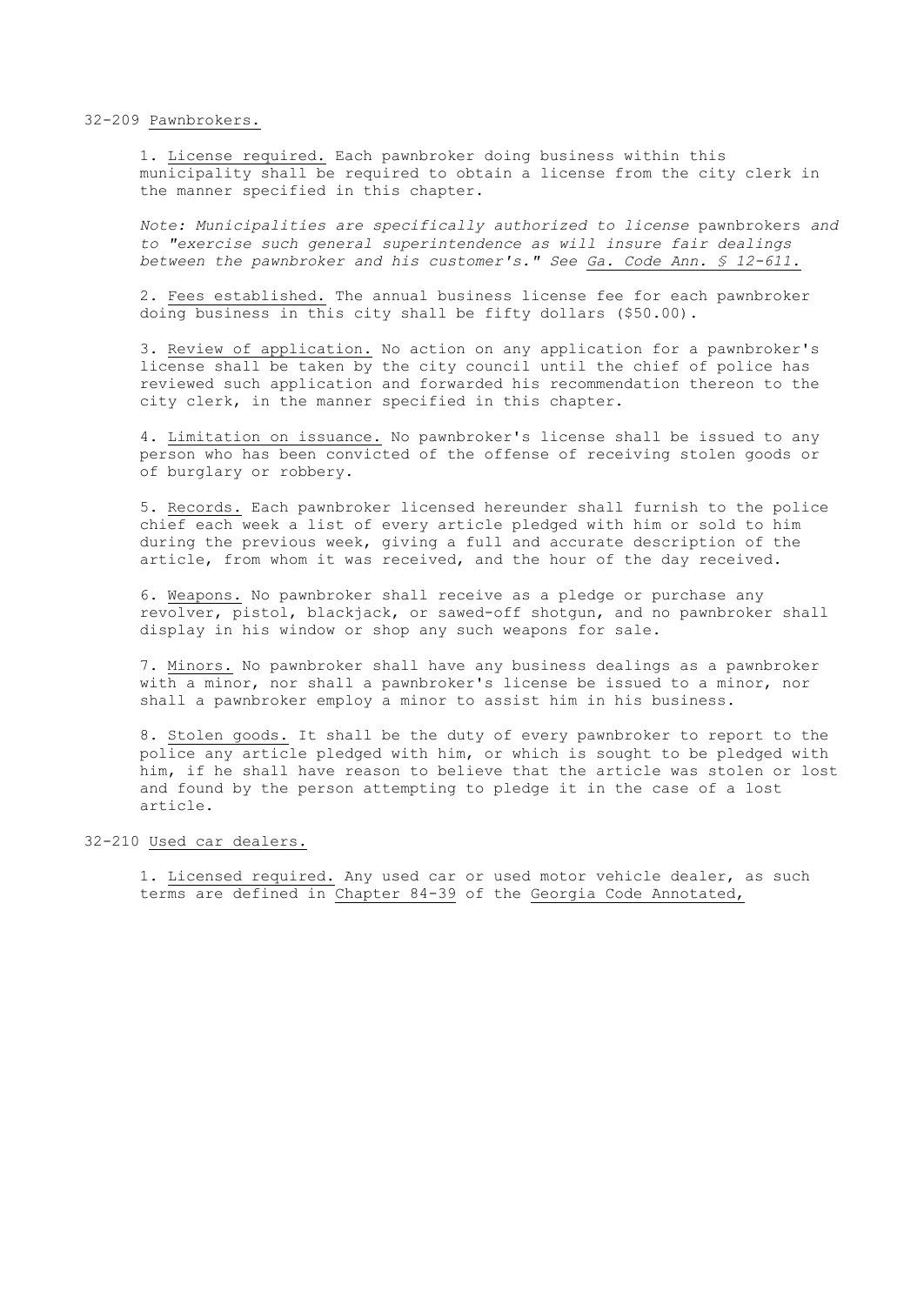## 32-210 Used car dealers (continued)

who does business within this municipality shall be required to obtain a license from the city clerk in the manner specified in this chapter.

2. Fee established. The annual business license fee for each used car or used motor vehicle dealer doing business in the city shall be thirty seven dollars and fifty cents (\$37.50).

3. Review of application. No action on any application for a license under this section shall be taken by the city council until the chief of police has reviewed such application and forwarded his recommendation thereon to the city clerk in the manner specified in this chapter.

4. Restriction on issuance. No license under this section shall be issued to any applicant who has not been licensed by the State Board of Registration of Used Car Dealers.

5. Records. Each used car or used motor vehicles dealer licensed hereunder shall keep a record of all motor vehicles offered for sale, exchange, or disposal to the public, which record shall show the make of said motor vehicle, the year of its manufacture, its serial number, and its engine number, and which record shall always available for the chief of police or any patrolman or police officer within the city and open to his inspection at any time. It shall be the further duty of every such person to immediately report to the chief of police the presence in his place of business of any motor vehicle on which the serial or engine number has been defaced or altered.

6. Inspections. It shall be the duty of the chief of police to make inspections from time to time for the purpose of seeing that the records required herein are being kept.

7. Exceptions. Nothing in this section shall be deemed to apply to any individual making an isolated sale of his own vehicle.

## 32-211 Junk dealers and junkyards.

*Note: The Code of Public Transportation of Georgia provides for the regulation and control of junkyards within one thousand (1000) feet of federal interstate or federal-aid highways, subject to certain listed exceptions. See § 95A-905 to 95A-912 of the Georgia Code Annotated.*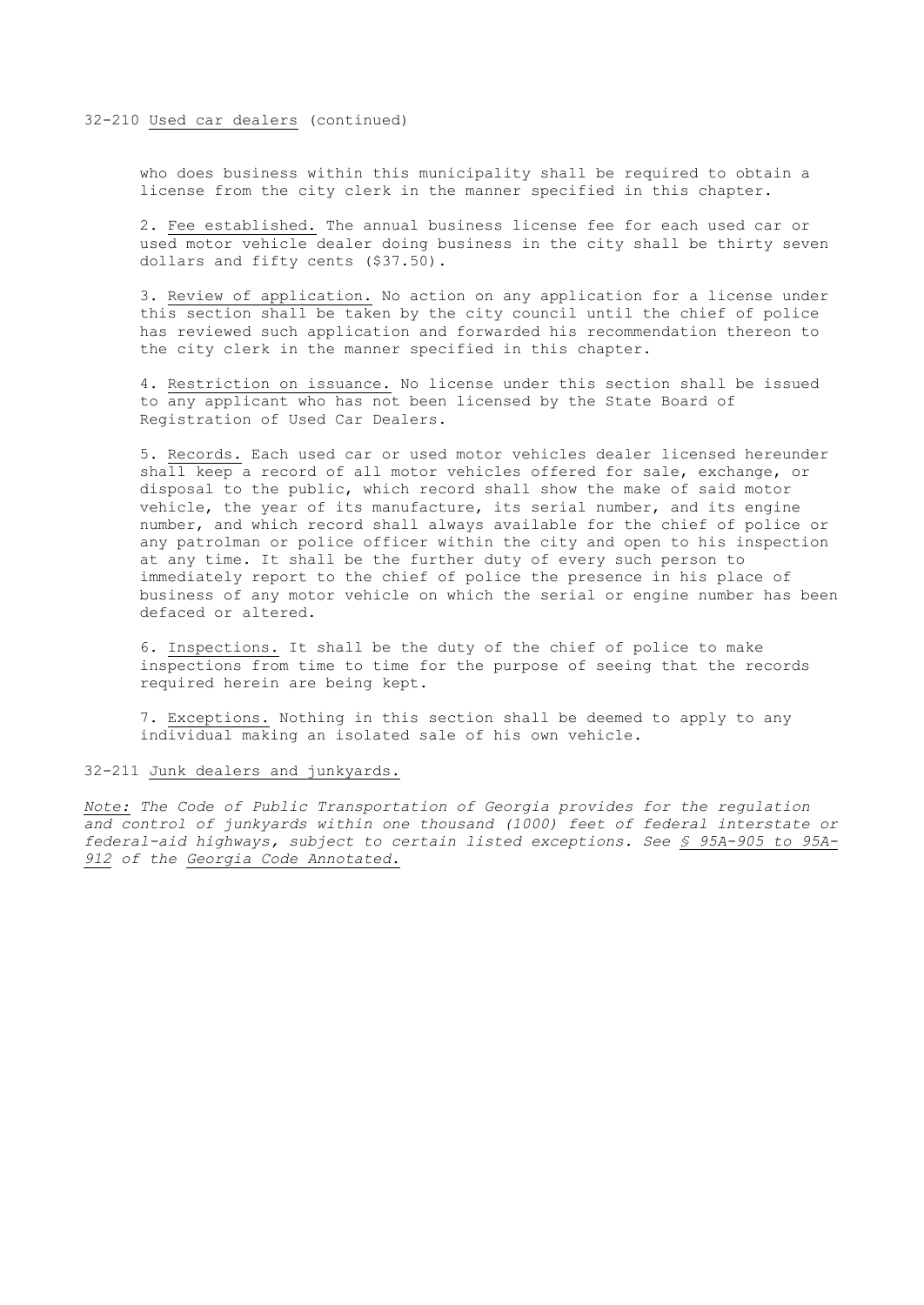1. License required. Each junk dealer, as such term is defined in this section, who does business within this municipality, shall be required to obtain a license from the city clerk in the manner specified in this chapter.

*Note: Any person engaged in the business of purchasing junk in any county of the state is required by state law to register his name the county probate judge.*

2. Definitions. For the purpose of this section, the following words and phrases shall have the meanings respectively ascribed to them herein:

a. Junk. Old iron, steel, brass, copper, tin, lead, or other base metals; old cordage, ropes, rags, fibers, or fabrics; old rubber; old bottles or other glass; bones; wastepaper and other waste or discarded material which might be prepared to be used again in some form; and motor vehicles, no longer used as such, to be used for scrap metal or stripping of parts; but "junk" shall not include materials or objects accumulated by a person as by-products, waste, or scraps from the operation of his own business, or materials or objects held and used by a manufacturer as an integral part of his own manufacturing processes.

b. Junkyard. A yard, lot, or place, covered or uncovered, outdoors or in an enclosed building, containing junk as defined above, upon which occurs one or more acts of buying, keeping, dismantling, processing, selling, or offering for sale any such junk, in whole units or by pans, for a business or commercial purpose, whether or not the proceeds from such act or acts are to be used for charity.

c. Junk dealer. A person who operates a junkyard, as defined above, within the city.

d. Business premises or premises. The area of a junkyard as described in a junk dealer's license or application for license, as provided for in this section.

3. Application. Application for a license under this section shall be made as provided in Article I of this chapter, except that such application shall contain the following additional information: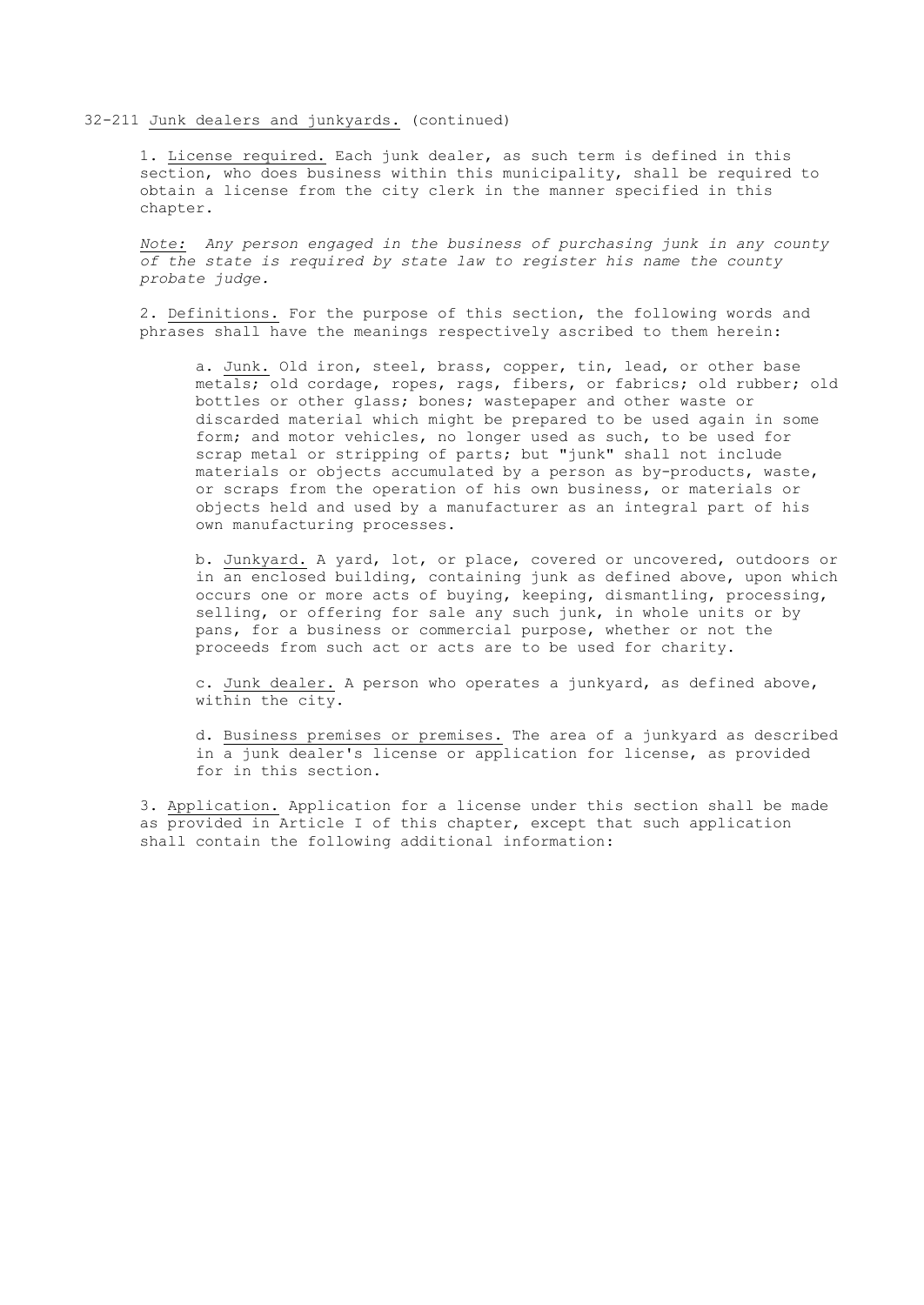a. trade names used during the previous five years by the applicant and each person signing the application, along with the locations of prior establishments;

b. names and addresses of employers of each person signing the application during the previous five years;

c. the name, residence address, and telephone number of each person employed or intended to be employed in the business as of the time the application is filed;

d. a sketch of the actual premises to be used in connection with the business, giving distances in feet and showing adjoining roads, property lines, buildings, and uses; and

e. a description of the materials with which any buildings to be used in connection with the licensed business are or are to be made; a sketch giving distances, showing the location of such buildings on the business premises; and a diagram or plan giving distances and heights, shoving floors, exits, entrances, windows, ventilators, and walls.

4. Review of application. No action on any application for a license to operate a junkyard shall be taken by the city council until the planning commission has reviewed such application and forwarded its recommendation thereon to the city clerk in the manner specified in this chapter.

5. Fee established. The annual business license fee for each junk dealer doing business in this municipality shall be \$\_\_\_\_\_\_\_\_\_\_.

6. General operating requirements. The following general operating requirements shall apply to all junk dealers licensed in accordance with the provisions of this section:

a. The junkyard, together with things kept therein, shall at all times be maintained in a sanitary condition.

b. No space not covered by the license shall be used in the licensed business.

c. No water shall be allowed to stand in any place on the premises in such manner as to afford a breeding place for mosquitoes.

d. No weeds shall be permitted to attain a height of more than four inches.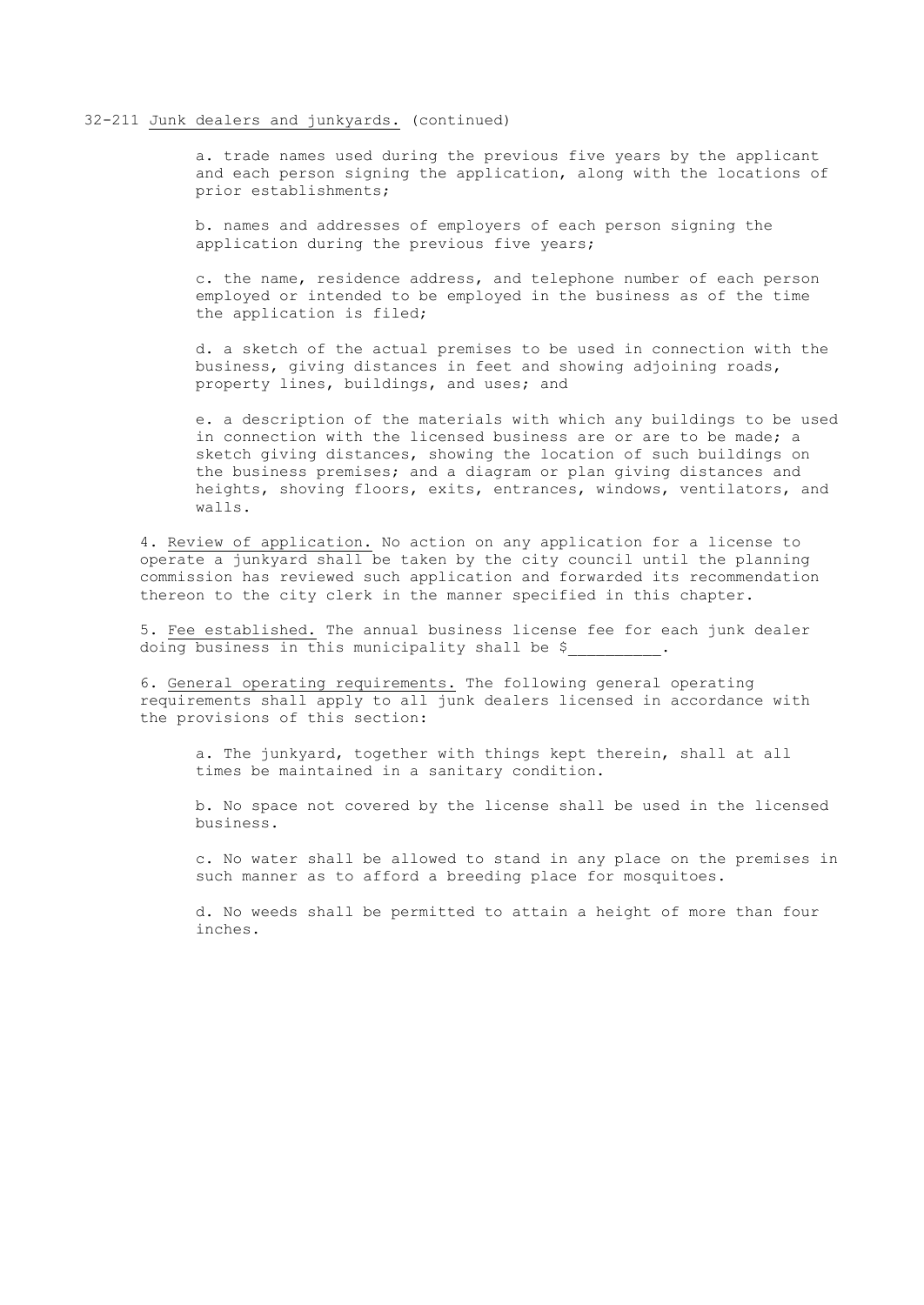e. No garbage or other waste liable to give off a foul odor or attract vermin shall be kept on the premises; nor shall any refuse or any kind be kept on the premises, unless such refuse is junk as defined herein and is in use in the licensed business.

f. No junk shall be allowed to rest upon or protrude over any public street, walkway, or curb, or become scattered or blown off the business premises.

g. Junk shall be stored in piles not exceeding 10 feet in height and shall be arranged so as to permit easy access to all such junk for firefighting purposes.

h. No combustible material of any kind not necessary or beneficial to the licensed business shall be kept on the premises; nor shall the premises be allowed to become a fire hazard.

i. Gasoline and oil shall be removed from any scrapped engines or vehicles on the premises.

j. No junk or other material shall be burned on the premises in any incinerator not meeting the requirements of the building code; and no junk or other material shall be burned on the premises in the open except in accordance with the provisions of Chapter 13.

k. No noisy processing of junk or other noisy activity shall be carried on in connection with the licensed business or any Sunday, Christmas, Thanksgiving, or at any time between the hours of 6:00 p.m. and 7:00 a.m.

l. The area on the premises where junk is kept (other than indoors) shall be enclosed, except for entrances and exits, with a solid, vertical wall or fence of a minimum height of feet measured from ground level. The fence or wall shall not contain any poster or advertising of any kind excepting one sign of the licensee not exceeding \_\_\_\_\_ square feet in size.

m. Entrances and exits shall not be wider or more numerous than reasonably necessary for the conduct of the licensed business.

n. No junkyard shall be allowed to become a nuisance; nor shall any junkyard be operated in such manner as to become injurious to the health, safety, or welfare of the community or of any residents close by.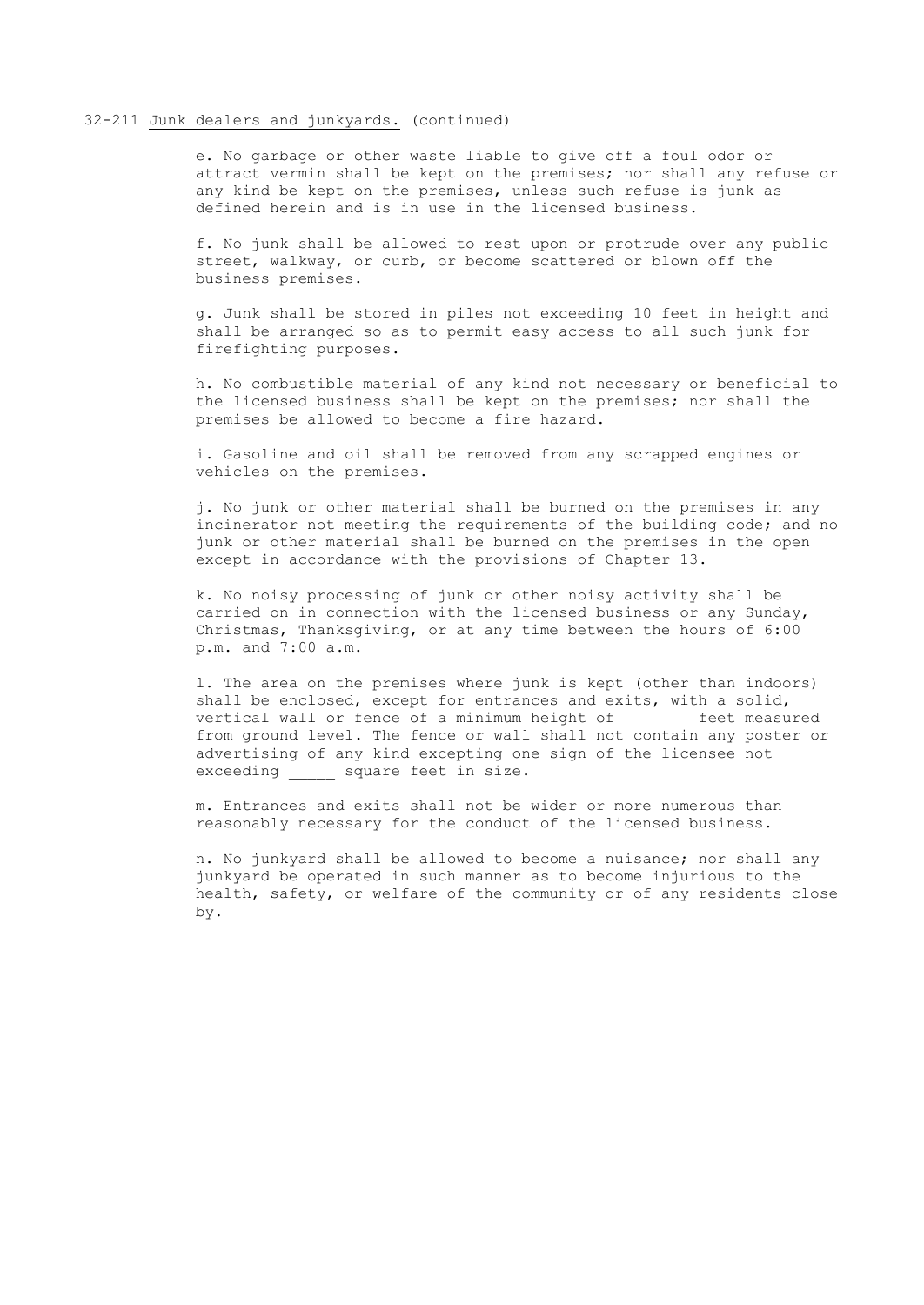7. Records. Each acquisition of junk shall be recorded in a permanent type register kept on the business premises, giving the name and residence address of the person from whom the acquisition was made, a description of the junk acquired, and the date of the transaction. Such data shall be held available for inspection by any police officer.

8. Minors. No junk dealer shall have any business dealings as a junk dealer with a minor, nor shall a junk dealer's license be issued to a minor, nor shall a junk dealer employ a minor to assist him in his business.

9. Stolen goods. Every junk dealer who shall receive or be in possession of any goods, articles, or things of value which may have been lost or stolen shall upon demand produce such article or thing to any member of the police department for examination.

10. Vehicles. Every vehicle used by a junk dealer in the conduct of his business shall bear thereon in legible characters the name and address of the owner and proprietor thereof.

## 32-212 Auctions.

1. License required. Each person who desires to conduct an auction within this municipality shall be required to obtain a license therefore from the city clerk in the manner specified in this chapter.

2. Fee established. The business license fee for each auction licensed under this section shall be \$.

3. Application. Application for a license under this section shall be made as provided in Article I of this chapter, except that such application shall contain the following additional information:

a. a statement setting forth when, where, and for how long the auction sale will be conducted;

b. a certified copy of the state auctioneer's license of the person who is to conduct the auction; and

c. a full and true inventory of all the articles to be sold at the auction sale, together with an affidavit that all information contained in the application is true and that the inventory contains a true listing of all the articles to be sold at said auction.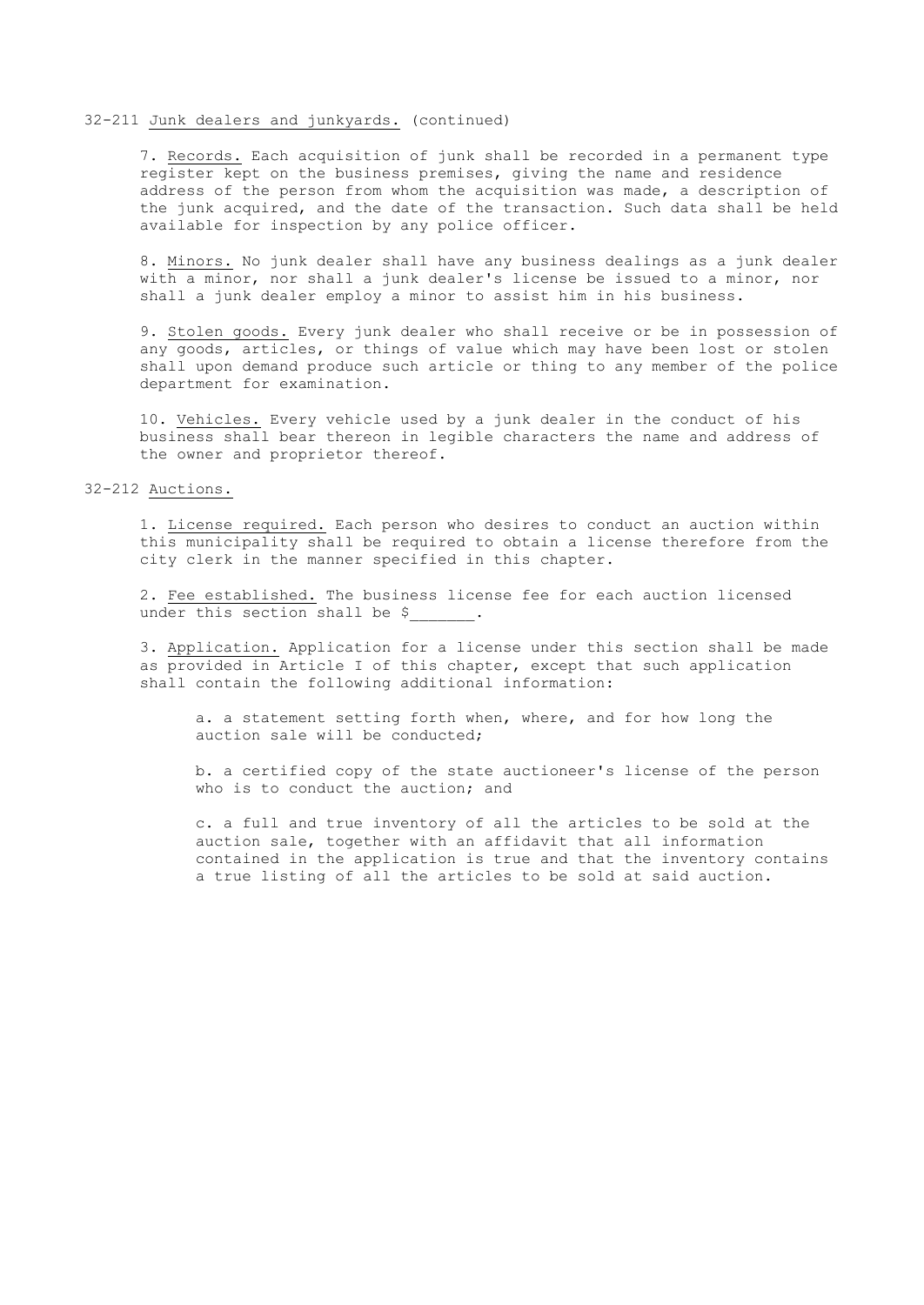## 32-212 Auctions. (continued)

No auction sale shall be held except as set forth in the application and affidavit and no other articles shall be sold except those included in the sworn inventory unless a new affidavit shall be filed listing additional goods to be sold. No other person shall be allowed to conduct the auction sale except such person listed in the affidavit unless a new affidavit is filed setting forth such other person who may be employed to conduct such auction and cry off such goods.

*Note: Georgia Laws 1975, p. 53, established a Georgia Auctioneers Commission to regulate and license auctioneers doing business in the state. The Act makes it unlawful from and after July 1, 1975 for any person to act in the capacity of an auctioneer without first obtaining a license from the Commission. See Chapter 84-3A of the Georgia Code Annotated.*

4. Bond. Every applicant for a license under this section shall file with the city clerk, a surety bond running to the city in the amount of \$\_\_\_\_\_ with surety acceptable to and approved by the city clerk, conditioned that the said applicant-- if issued a license hereunder-— will comply fully with all of the provisions of the ordinances of this city and the statutes of this state regulating and concerning auctions and auctioneers, will render true and strict accounts of all his sales to any person or persons employing him to make the same, will not practice any fraud or deceit upon bidders or purchasers of property from him at any auction sale or suffer or permit any person in his employ to practice any such fraud or deceit, and will pay all damages which may be sustained by any person by reason of any fraud, deceit, negligence, or other wrongful act on the part of the licensee, his agent, or employees in the conduct of any auction or in the exercise of the calling of auctioneer. A Liability insurance policy issued by an insurance company authorized to do business in this state which conforms to the above requirements may be permitted by the city clerk in his discretion in lieu of a bond.

5. Cappers, boosters, or by-bidders. It shall be unlawful for any person to act or to employ another in any auction sale as a by-bidder or what is sometimes known as a "capper" or "booster", or to make or to accept any false or misleading bid, or to pretend to buy or sell any article sold or offered for sale at such auction.

6. Exemptions. Nothing in this section shall be held to apply to auction sales conducted by trustees or referees in bankruptcy, executors, administrators, receivers, or other public officers acting under judicial process, nor to the sale of real property at auction.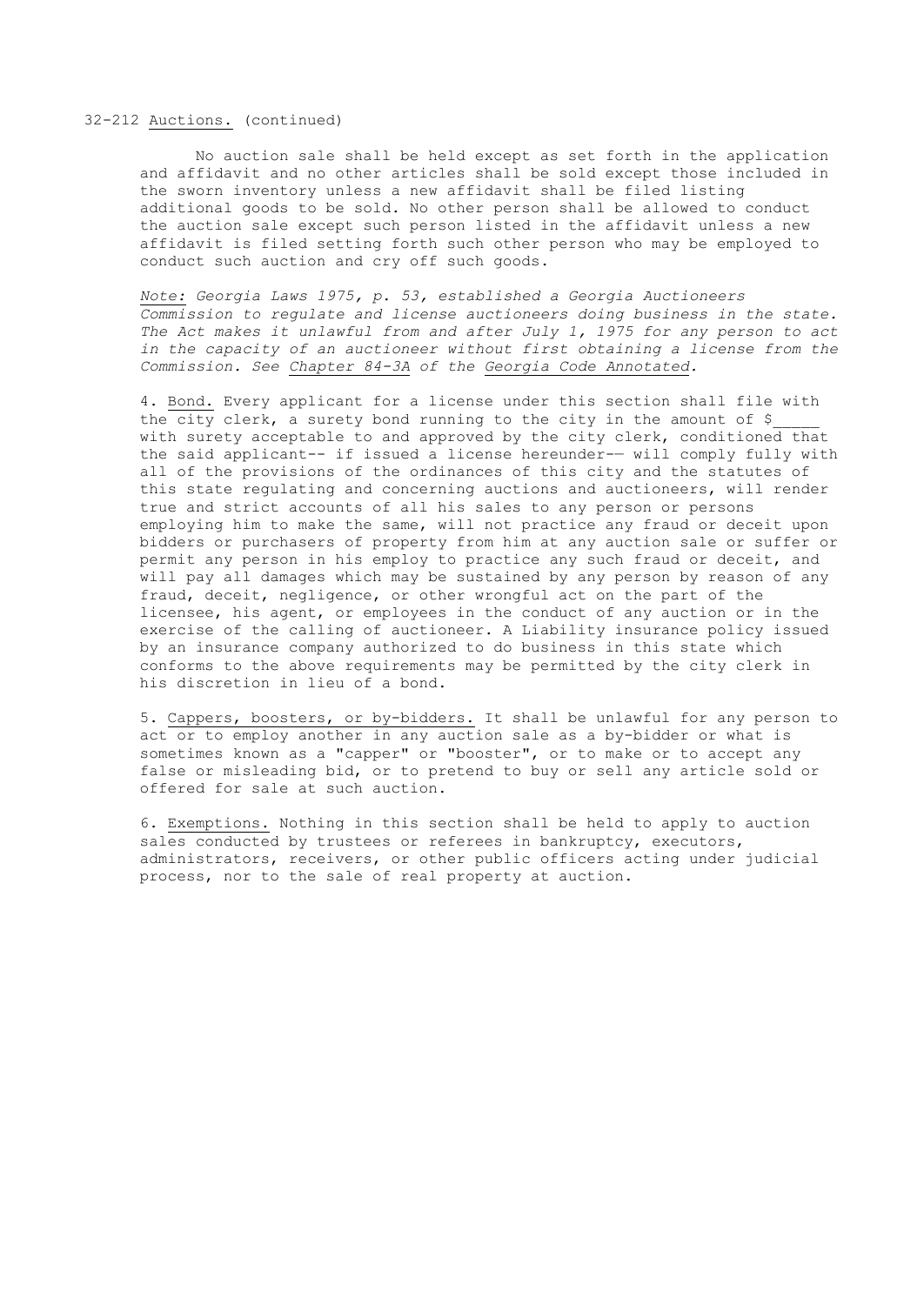### 32-213 Circuses, carnivals, and public exhibitions.

1. License required. No person, firm, or corporation shall conduct or operate a circus, carnival, or public exhibition; as such terms are defined herein, without having first obtained a license from the city clerk in the manner specified in this chapter.

## 2. Definitions.

a. The term "carnival" as used in this section shall mean and include amusement activities, rides, merry-go-rounds, booths for the conduct of games of skill, food dispensing facilities and side-shows.

b. The term "public exhibition" as used in this section shall mean and include circuses, menageries, side-shows, and other similar itinerant amusement enterprises which are open to the public and for admission to which a fee is charged.

3. Fees established. The business license fee imposed on each circus, carnival, or public exhibition operating within the city limits shall be as follows:

| For circuses $\ldots$ $\S$               | per day |  |
|------------------------------------------|---------|--|
|                                          | per day |  |
|                                          | per day |  |
| For rides $\frac{5}{7}$                  | per day |  |
| For other public exhibitions $\ldots$ \$ | per day |  |

4. Conditions of issuance. No license under this section shall be issued until the following conditions have been met:

a. the operator and sponsor of the circus, carnival, or public exhibition have each assumed full responsibility for maintaining order and for keeping the site clean and free of trash, papers, and other debris, and have placed crash containers in adequate number and in convenient locations for the use of the public;

b. all rides have been inspected for mechanical, structural, electrical, and other hazards by the appropriate officers and employees of the city, and adequate safeguards have bean placed to protect both operators and the general public from inadvertently coming into contact with moving parts, belts, motor gears, electrical switches, and other possible or potential hazards; and

c. the applicant has placed on file with the city clerk a certificate or certificates of insurance indicating chat there is in effect public liability insurance covering any damages arising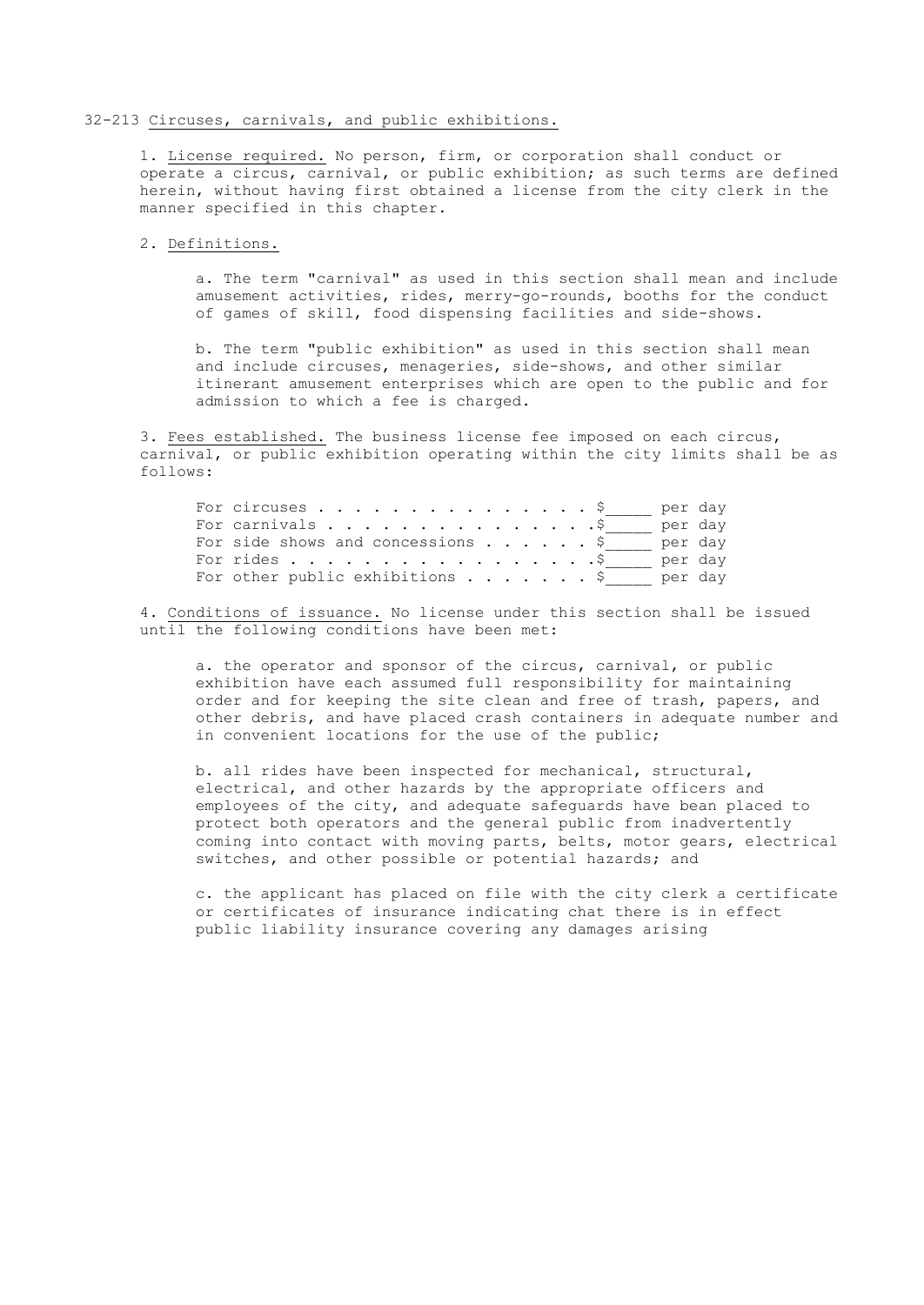#### 32-213 Circuses, carnivals, and public exhibitions. (continued)

out of the use and operation of any and all devices and facilities operated in connection with such carnival or exhibition. Such insurance shall be in the minimum amount of one hundred thousand dollars (\$100,000) for each person, and three hundred thousand dollars (\$300,000) for each accident.

5. Inspections. It shall be the duty of the chief of police and the fire chief to see that proper inspections and patrols are made of the premises used for the activities licensed herein.

## 32-214 Parades.

1. Registration and permit. Any person who wishes to organize, form, or conduct; a parade as defined herein shall be required to register such parade with the chief of police at least 24 hours in advance of the event and to obtain a permit therefore.

2. Definitions. For the purposes of this section, "parade" shall mean any march, ceremony, demonstration, exhibition, or procession of any kind upon any public street of the city.

3. Application. Application for a permit to conduct a parade shall be made to the chief of police in writing, shall be signed by the person responsible for the conduct of the parade, and shall contain the following information:

a. the time proposed for the parade;

b. the route of the proposed parade;

c. the number of vehicles (if any) and number of persons whose participation is anticipated in the proposed parade;

d. the name and address of the person or organization sponsoring or promoting the proposed parade; and

e. the name and address of the person making the application for a parade permit.

4. Review of application. The chief of police shall forward the application to the mayor, who shall review the information set forth in the application and ascertain the following: the extent of vehicular and pedestrian traffic to be anticipated at the time and place of and on the route of the proposed parade; the availability of police forces to escort the proposed parade and to direct traffic in conjunction with the proposed parade; and whether or not, in the light of all the circumstances, the proposed parade will unreasonably burden or interfere with the normal use of the streets or sidewalks of the city by the general public.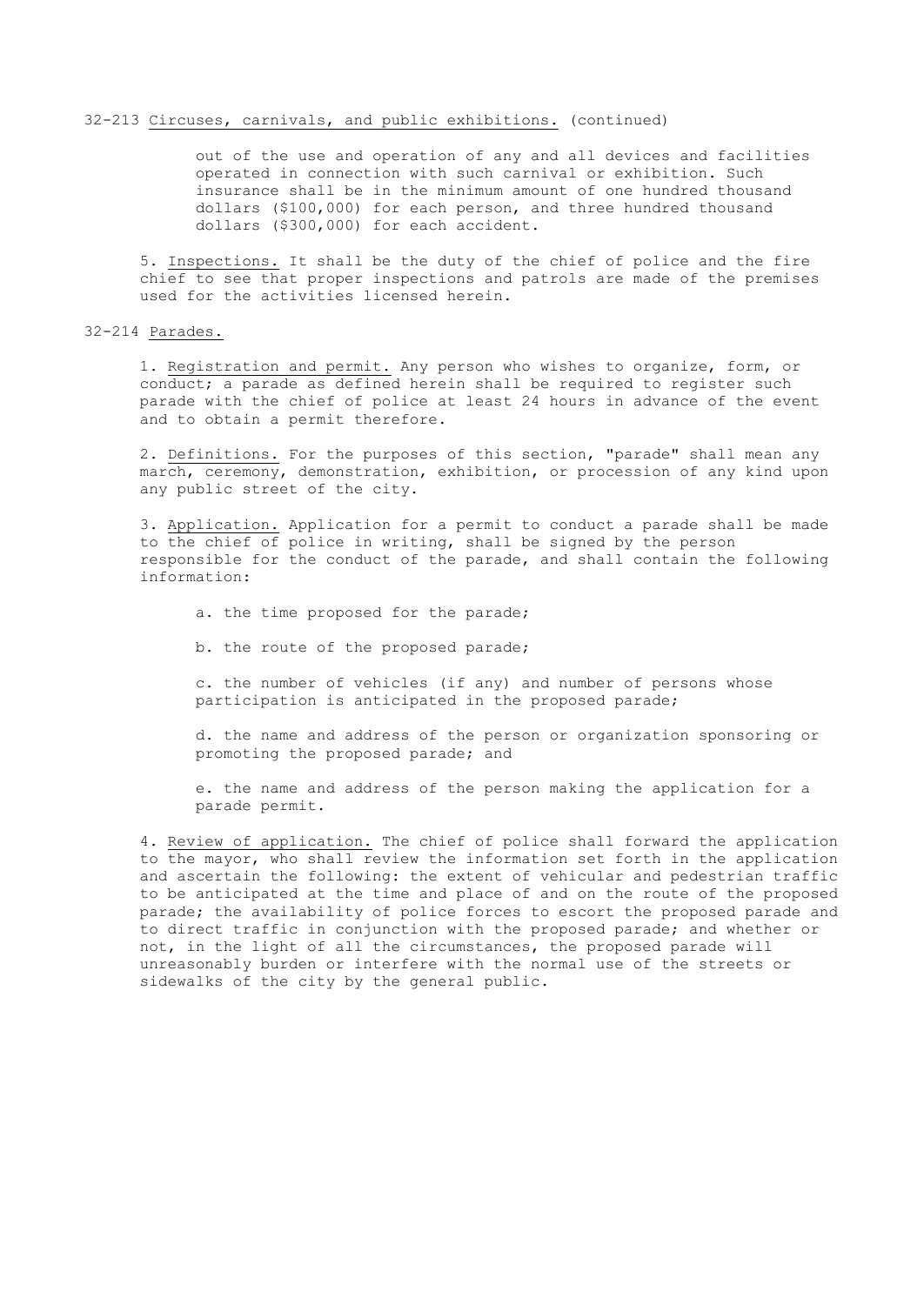## 32-214 Parades. (continued)

5. Disposition. In the event the mayor determines in view of all the circumstances that the proposed parade will unreasonably burden and interfere with the normal use of the streets or sidewalks of the city by the general public, he shall deny the request for a parade permit; and if he determines on the contrary that the proposed parade will not unreasonably burden or interfere with the normal use of the streets or sidewalks of the city by the general public, he shall grant the parade permit. In either case the mayor shall indicate his disposition on the application and shall notify the applicant of the action taken.

6. Exemption. The provisions of this section shall be inapplicable to any parade which is conducted under the supervision of a practicing mortician in conjunction with any funeral.

32-215 Billiard and pool rooms.

1. License required. Each person keeping, operating, or maintaining a billiard table, pool table, or any other table of like character within the corporate limits of the city for use by the public shall be required to obtain a license from the city clerk in the manner specified in this chapter.

*Note: All persons operating "billiard rooms" in the state are required to obtain a license from the county tax collector prior to being issued a license by the city clerk of the city or town which such establishment is located. See Ga. Code Ann. § 54-1503.*

2. Fee established. The annual business license fee for each operator of a pool room in the city shall be two hundred dollars (\$200.00) and the annual business license fee for each operator of a billiard room in the city shall be three hundred dollars (\$300.00).

3. Hours of operation. It shall be unlawful for the owner, operator, or manager of any billiard or pool room in the city to permit such establishment to be open for business between the hours of 11:00 p.m. and 8:00 a.m. weekdays or between the hours of 12:00 midnight on Saturday and 8:00 a.m. on Monday.

*Note: This is a requirement of state law. See Ga. Code Ann. § 84-1610.*

4. Minors. It shall be unlawful for any person having charge of or control of any pool room or billiard room open to the public to admit into such room any minor, whether for the purpose of playing billiards or pool or not.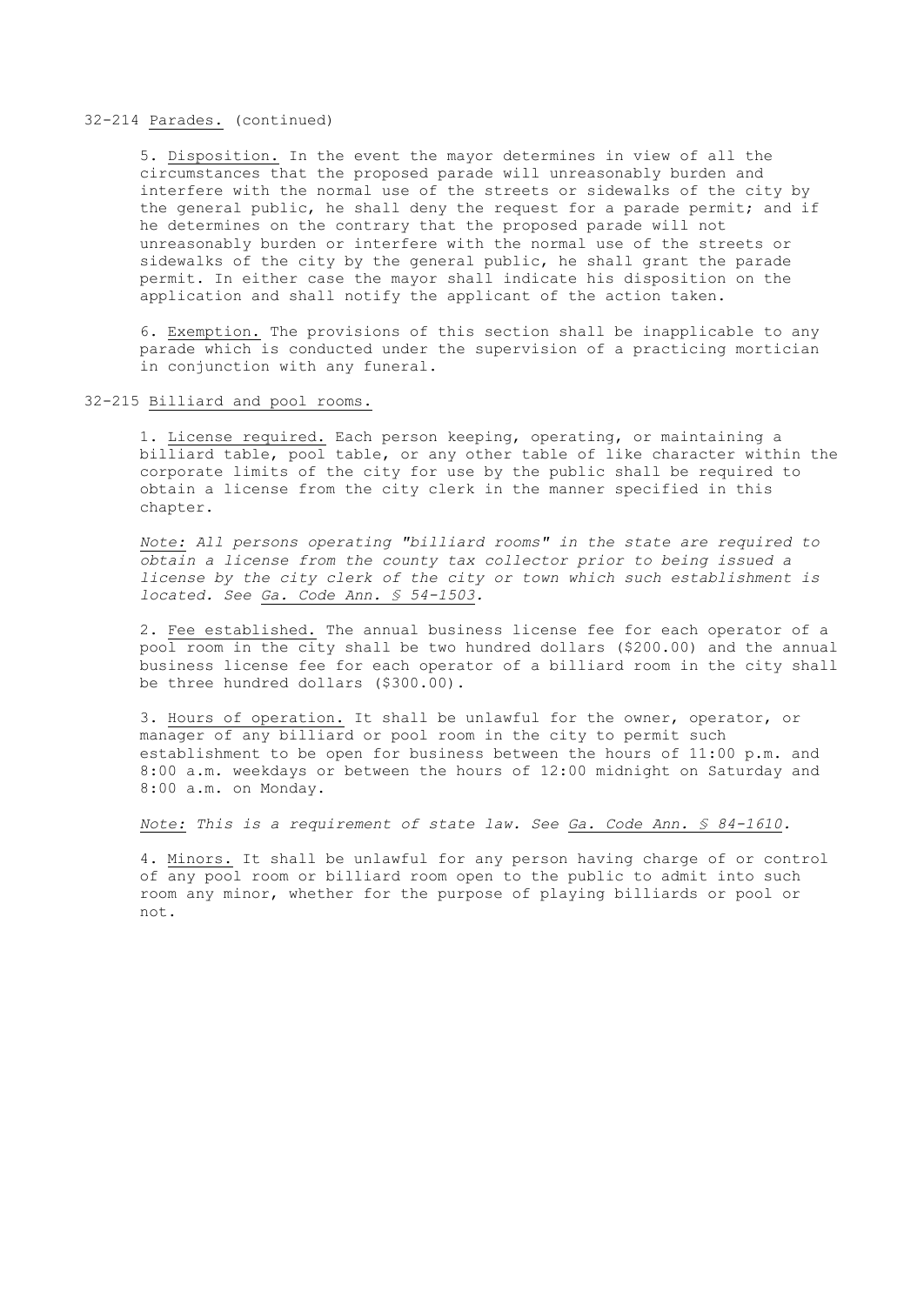### 32-215 Billiard and pool rooms. (continued)

5. Clear view of premises required. The owner, operator, or manager of any billiard or pool room in the city shall not permit to be used on such premises any screens, shades, partitions, or other devices of like character which shall have the effect of obstructing the view through the windows or doors of the place where the billiard or pool tables are kept.

6. Doors. The doors of all billiard or pool rooms licensed under this section shall be kept unlocked whenever the tables are in use or when any person other than the proprietor or his agent is present in such place.

7. Gambling. It shall be unlawful for the owner, operator, or manager of any billiard or pool room open for public use to allow gambling of any kind to occur upon such premises.

## 32-216 Taxi cabs

1. License required. Each person who engages in the business of operating one or more taxicabs in this municipality, as such term is defined herein, shall be required to obtain a license from the city clerk in the manner specified in this chapter.

*Note: The Georgia Public Service Commission licenses "motor common carriers" which are not subject to regulation by a city or town. See Chapter 68-5 of the Georgia Code Annotated.*

2. Definitions. For the purposes of this section the following words shall have the meanings indicated:

a. Cruising. The driving of a taxicab on the streets, alleys, or public places of this city in search of or soliciting prospective passengers for hire.

b. License. The authorization granted by the mayor and council to allow a person to engage in the business of operating taxi-cabs in this city.

c. Manifest. A daily record prepared by a taxicab driver of all trips made by said driver showing time and place of origin, destination, number of passengers, and the amount of fare of each trip.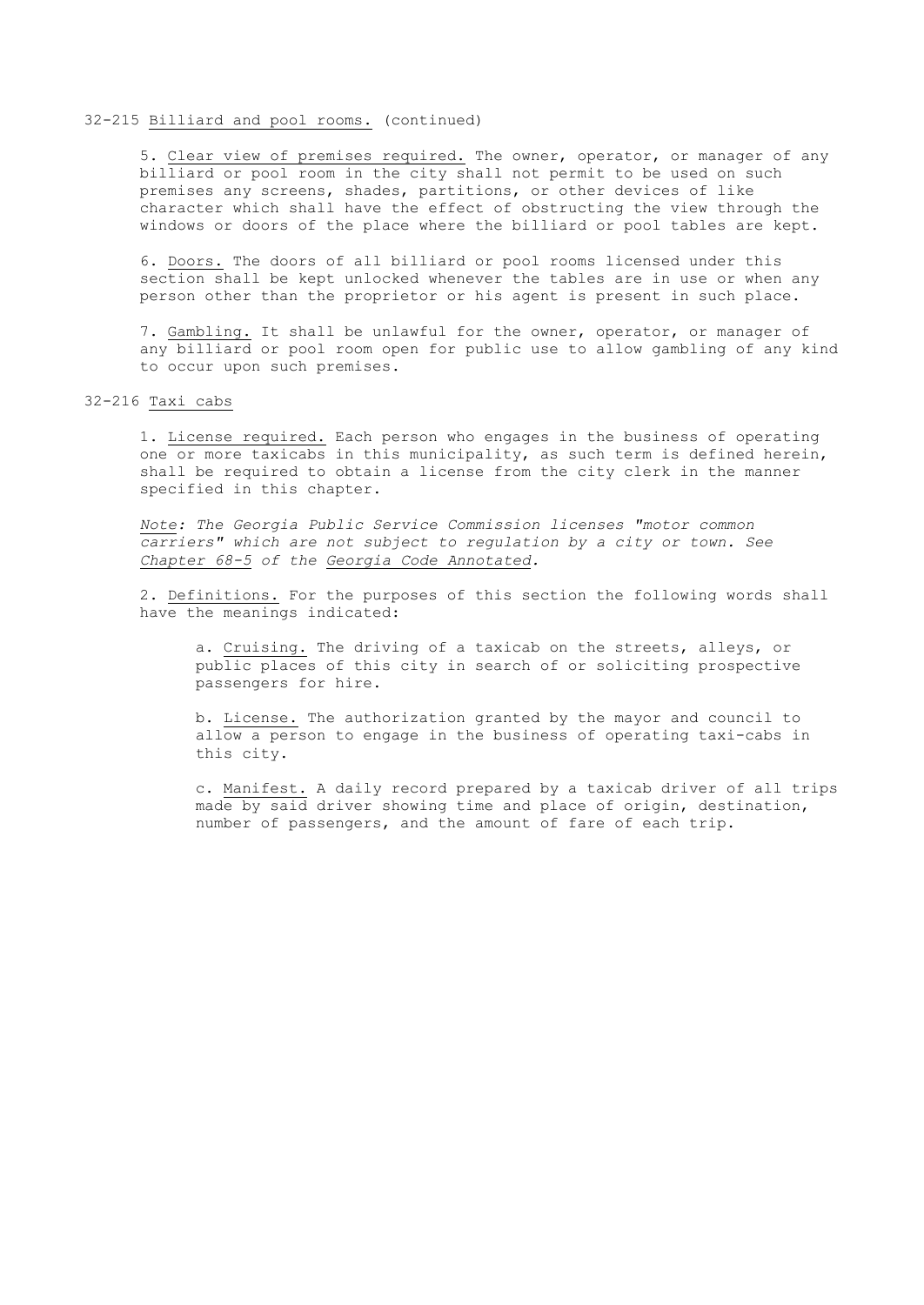### 32-216 Taxicabs. (continued)

d. Open stand. A public place alongside the curb of a street or elsewhere which has been designated by the chief of police as reserved exclusively for the use of taxicabs.

e. Rate card. A card which contains the rates of fare for taxicab service and which is on clear display in each taxicab.

f. Taxicab. A motor vehicle regularly engaged in the business of carrying passengers for hire, having a seating capacity of less than seven passengers, including the driver, and not operated on a fixed route.

g. Taxicab driver's permit. The permission granted by the mayor and council to a person to drive a taxicab upon the streets of this city.

h. Taximeter. A meter instrument or device attached to a taxicab which measures mechanically the distance driven and the waiting time upon which the fare is based.

i. Waiting time. The time when a taxicab is not in motion from the time of arrival at the point of origin of a trip to the time of commencement of such trip.

3. Application. Application for a license under this section shall be made as provided in Article I of this chapter, except that such application, shall contain the following additional information:

a. the financial status of the applicant, including the amounts of all unpaid judgments against the applicant and the nature of the transaction or acts giving rise to said judgments;

b. the experience of the applicant in the transportation of passengers;

c. any faces which the applicant believes tend to prove that public convenience and necessity require the granting of a license;

d. the number of vehicles to be operated or controlled by the applicant and the location of proposed depots and terminals; and

e. the color scheme or insignia to be used to designate the vehicle or vehicles of the applicant.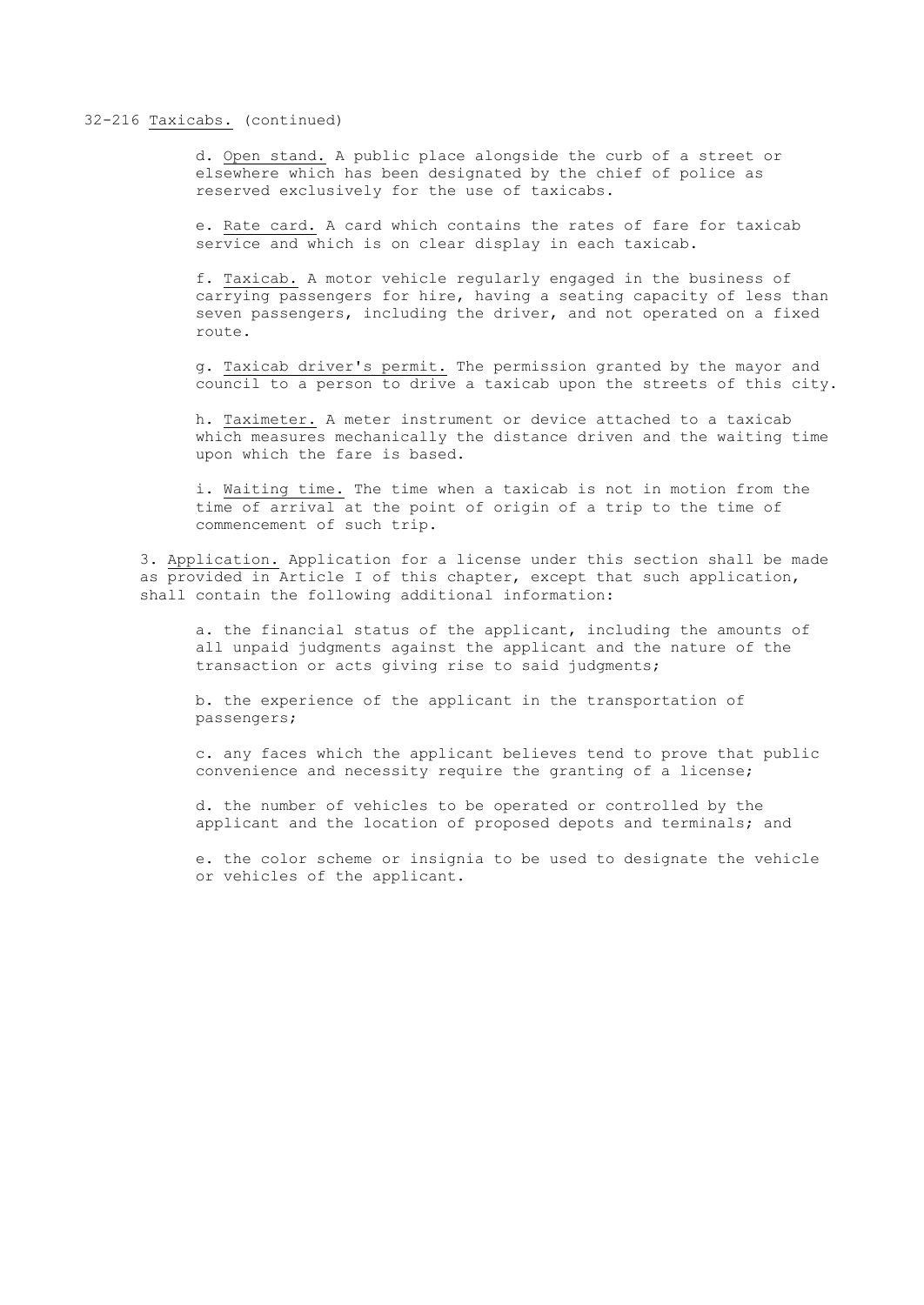32- 216 Taxicabs. (continued)

4. License fee. The annual business license fee for each person engaged in the business of operating taxicabs in the city shall be a base fee of \$37.50.

*Note: The city council may in its discretion allow the applicant to file, in lieu of a bond or bonds, a liability insurance policy issued by an insurance company authorized to do business in the State of Georgia, provided that such policy conforms to the provisions of this section relating to bonds.*

5. Taxicab driver's license and permit. No person shall operate a taxicab for hire upon the streets of this municipality, and no person who owns or controls a taxicab shall permit it to be so driven, and taxicab licensed under the provisions of this section shall be driven at any time for hire, unless the driver of said taxicab shall have first obtained and shall have then in force a valid motor vehicle driver's license, issued by the State of Georgia, and a valid taxicab driver's permit issued by the municipality as provided herein.

a. Application for taxicab driver's permit. An application for a taxicab driver's permit shall be in writing, addressed to the mayor and council, and filed with the city clerk; and such application shall be verified under oath and shall contain the following information:

(1) the names and addresses of four residents of the city who have known the applicant and who will vouch for the sobriety, honesty, and general good character of the applicant;

(2) the experience of the applicant in the transportation of passengers;

(3) the educational background of the applicant; and

(4) a concise history of his employment.

Each application shall be accompanied by a certificate from a reputable physician of the city certifying that, in his opinion, the applicant is not afflicted with any disease or infirmity which might make him an unsafe or unsatisfactory driver.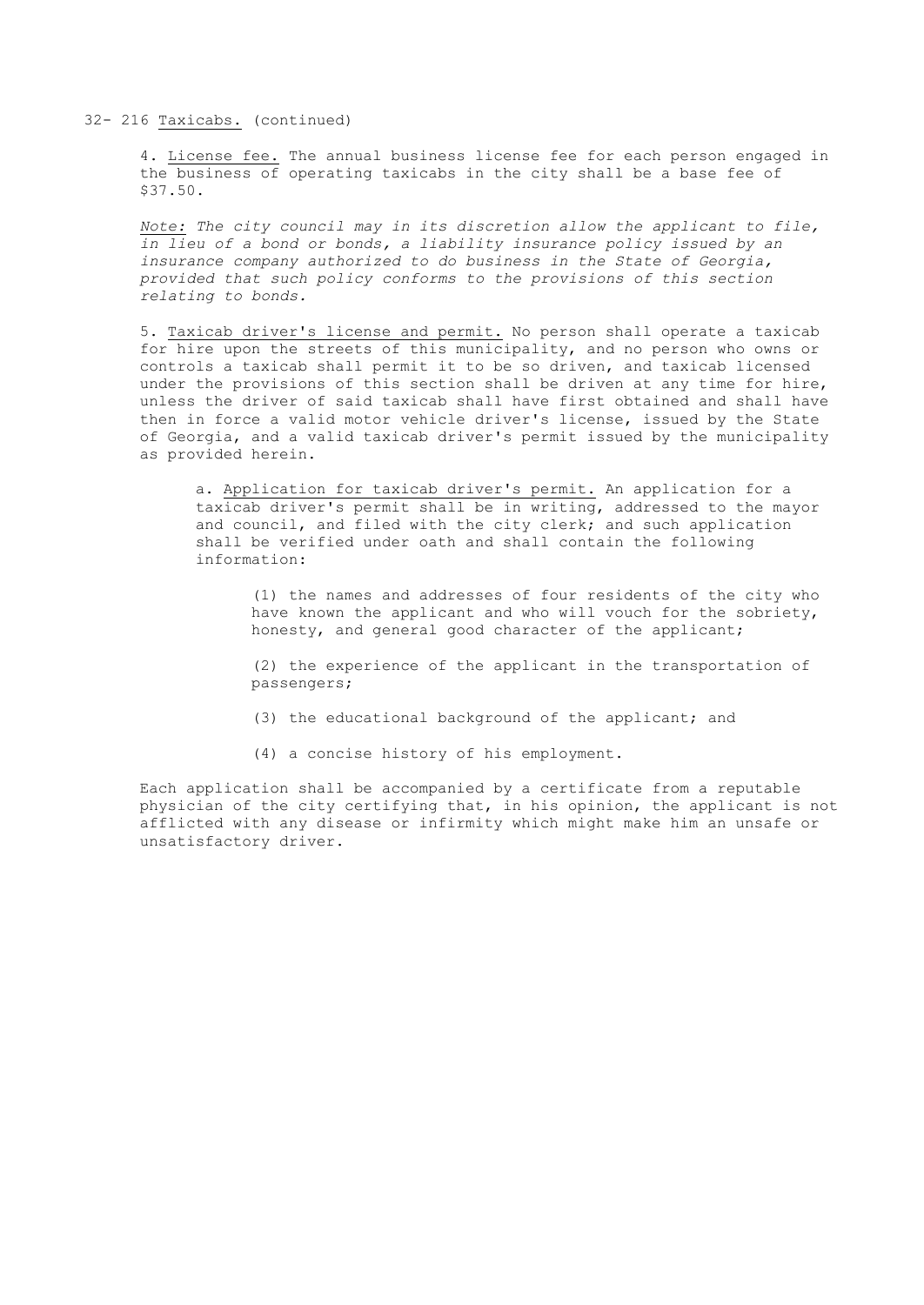### 32-216 Taxicabs. (continued)

## 6. Inspection of taxicabs by police.

a. No taxicab shall be permitted to be used or operated in this municipality until such vehicle has been thoroughly and carefully inspected and examined under the supervision of the chief of police and has been found to comply with such reasonable rules and regulations respecting safety and sanitation as may be prescribed by said chief of police. These rules and regulations shall be promulgated to assure safe and sanitary transportation and shall specify such equipment and regulatory devices as the chief of police shall deem necessary therefore.

b. When it has been determined that a vehicle has met the standards established by the chief of police, a certificate to that effect shall be issued, which certificate shall also state the authorized seating capacity of said vehicle. Such certificate may be withdrawn and the vehicle relating thereto suspended from operation at any time by the chief of police if such vehicle is found to be unsafe or not in compliance with any regulations promulgated by such officer or imposed by this section.

c. Periodic inspections of taxicabs shall be made at such intervals as shall be established by the chief of police to insure that such vehicles are kept in a condition of continued fitness for public use.

7. Taximeters. All taxicabs operating in this municipality shall be equipped with taximeters fastened in front of the passengers, visible to them at all times of day and night; and, after sundown, the face of the taximeter shall be illuminated. Said taximeter shall be operated mechanically by a mechanism of standard design and construction, driven either from the transmission or from one of the front wheels by a flexible and permanently attached driving mechanism and each shall be sealed at all points and connections with, if manipulated, would affect a correct reading and recording. Each taximeter shall have thereon a flag to denote when the vehicle is employed and when it is not employed; and it shall be the duty of the driver to throw the flag of such taximeter into a non-recording position at the termination of each trip. The said taximeters shall be subject to inspection from time to time by the police department. Any inspector or other officer of said department is authorized either on complaint of any person, or without such complaint, to inspect any meter and, upon discovery of any inaccuracy therein, to notify the person operating said taxicab to cease operation. Thereupon said taxicab shall be kept off the public roads until the taximeter is repaired.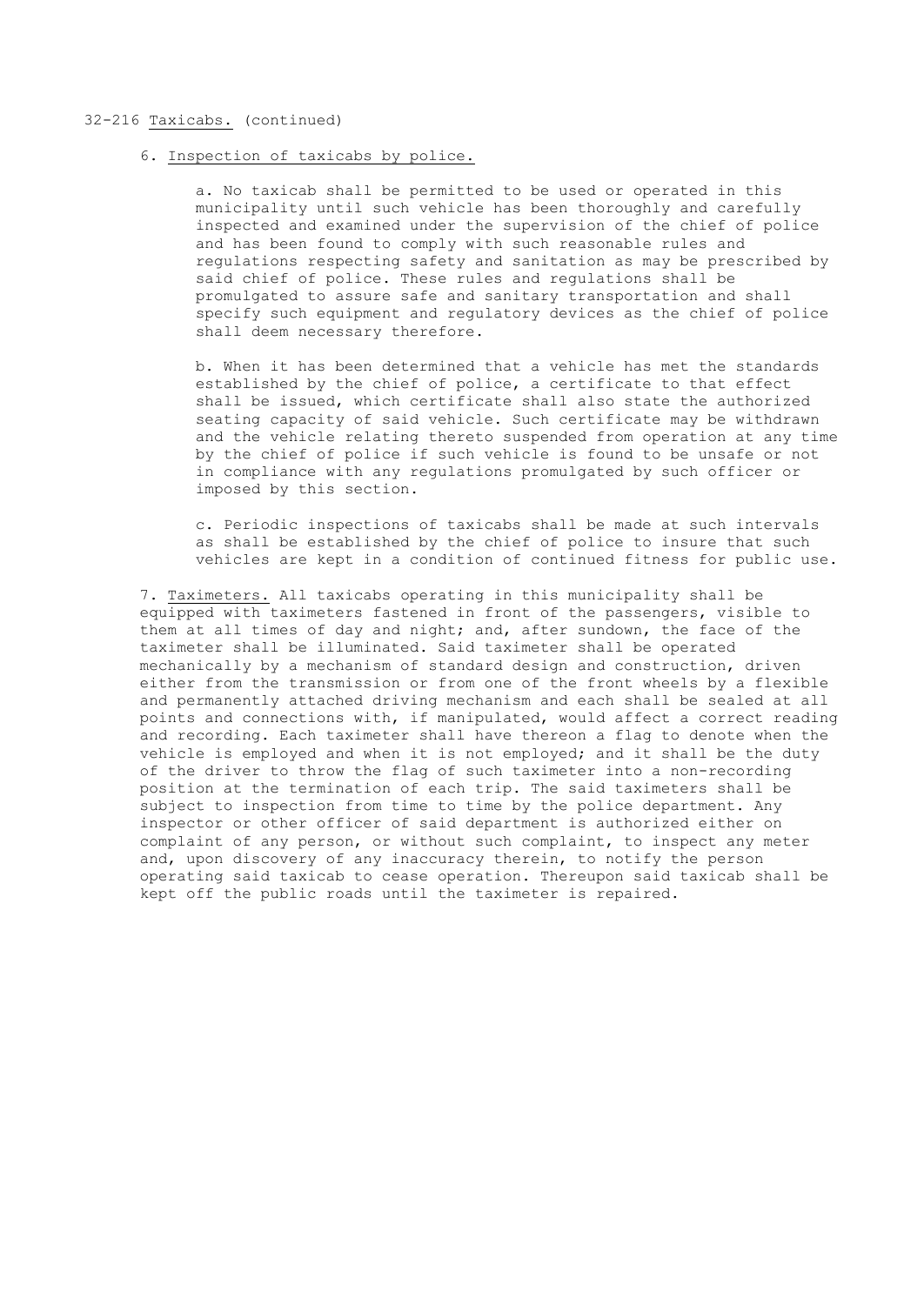### 32-216 Taxicabs. (continued)

8. Receipts. The driver of any taxicab shall upon request by the passenger render to such passenger a receipt for the amount charged, either by a mechanically printed receipt or by a specially prepared receipt, on which shall be the name of the owner, license number of motor number, amount of the meter reading or charges, and the date of the transaction.

## 9. Solicitation, acceptance, and discharge of passenger.

a. Solicitation of passengers by driver. No driver shall solicit passengers for a taxicab except when sitting in the driver's compartment of such taxicab or while standing immediately adjacent to the curb side thereof. The driver of any taxicab shall remain in the driver's compartment or immediately adjacent to his vehicle at all times when such vehicle is upon the public street, except that, when necessary, a driver may be absent from his taxicab for not more than 10 consecutive minutes, and provided further that nothing herein contained shall be held to prohibit any driver from alighting to the street or sidewalk for the purpose of assisting passengers into or out of such vehicle.

b. Prohibited solicitation. No driver shall solicit patronage in a loud or annoying tone of voice, or by sign, or in any manner annoy any person or obstruct the movement of any person, or follow any person for the purpose of soliciting patronage.

c. Receipt and discharge of passengers on sidewalk only. Drivers of taxicabs shall not receive or discharge passengers in the roadway but shall pull up to the right-hand sidewalk as nearly as possible or, in the absence of a sidewalk, to the extreme right-hand side of the road and there receive or discharge passengers, except upon one-way streets where passengers may be discharged at either the right or left-hand sidewalk or side of the roadway in the absence of a sidewalk.

d. Cruising. No driver shall cruise in search of passengers except in such areas and at such times as shall be designated by the chief of police. Such areas and times shall only be designated when said officer finds that taxicab cruising would not congest traffic or be dangerous to pedestrians and other vehicles.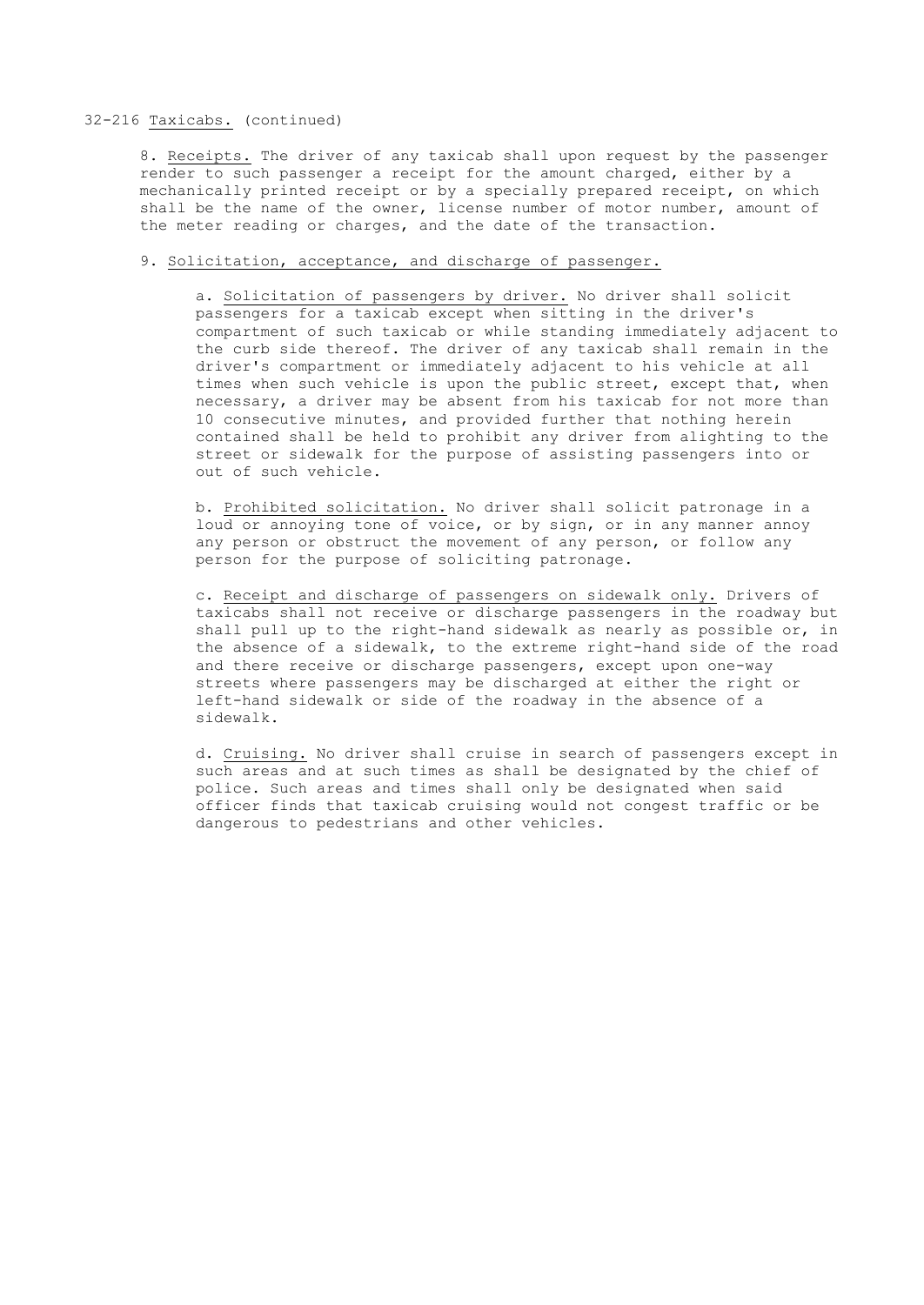## 32-216 Taxicab. (continued)

e. Solicitation of other common carrier passengers prohibited. No driver, owner, or operator shall solicit passengers at the terminal of any other common carrier, nor at any intermediate points along any established route of any other common carrier.

f. Additional passengers. No driver shall permit any other person to occupy or ride in said taxicab, unless the person or persons first employing the taxicab shall consent to the acceptance of additional passenger or passengers. No charge shall be made for an additional passenger except when the said additional passenger rides beyond the previous passenger's destination and then only for the additional distance so traveled.

## 32-217 Eating establishments.

All restaurants and other places where food is served shall be inspected regularly as to sanitary conditions as prescribed by State, County and city health officials. The license fee for all restaurants shall be \$56.25.

### 32-218 Restricted hours of business.

All easing places, drive-ins, and places of amusement shall be closed between the hours of 12:00 p.m. to 5:00 a.m. Sunday through Thursday and 1:00 a.m. to 5:00 a.m. Friday through Saturday. All businesses shall be closed on Sundays except drug scores, which may open ac 11:30 a.m. and restaurants which may open only for the purpose of preparing and serving meals to bona fide customers.

## 32-219 Licensing fees for other businesses.

Any person, firm, or corporation operating any of the following businesses or in any of the following professions, shall first obtain a license from the city clerk before doing business. The fee for licensing for each business shall be as follows:

| Auto Dealers - New Cars (with repair garage) \$112.50   |
|---------------------------------------------------------|
| Auto Dealers - New Cars (without repair garage) \$90.00 |
|                                                         |
| Auto Parts & Supplies (see Merchants, Section 32-203)   |
| Baker (wholesale/retail) truck delivery \$37.50         |
| Banking $(100,000$ or more capital stock) \$100.00      |
| Banking (stock less than $100,000)$ \$80.00             |
| Barber Shop/Beauty Shop Combination \$40.00             |
| plus \$5.00 for each additional chair after two.        |
|                                                         |
| plus \$5.00 for each additional chair after two.        |
|                                                         |
| plus \$5.00 for each additional chair after one.        |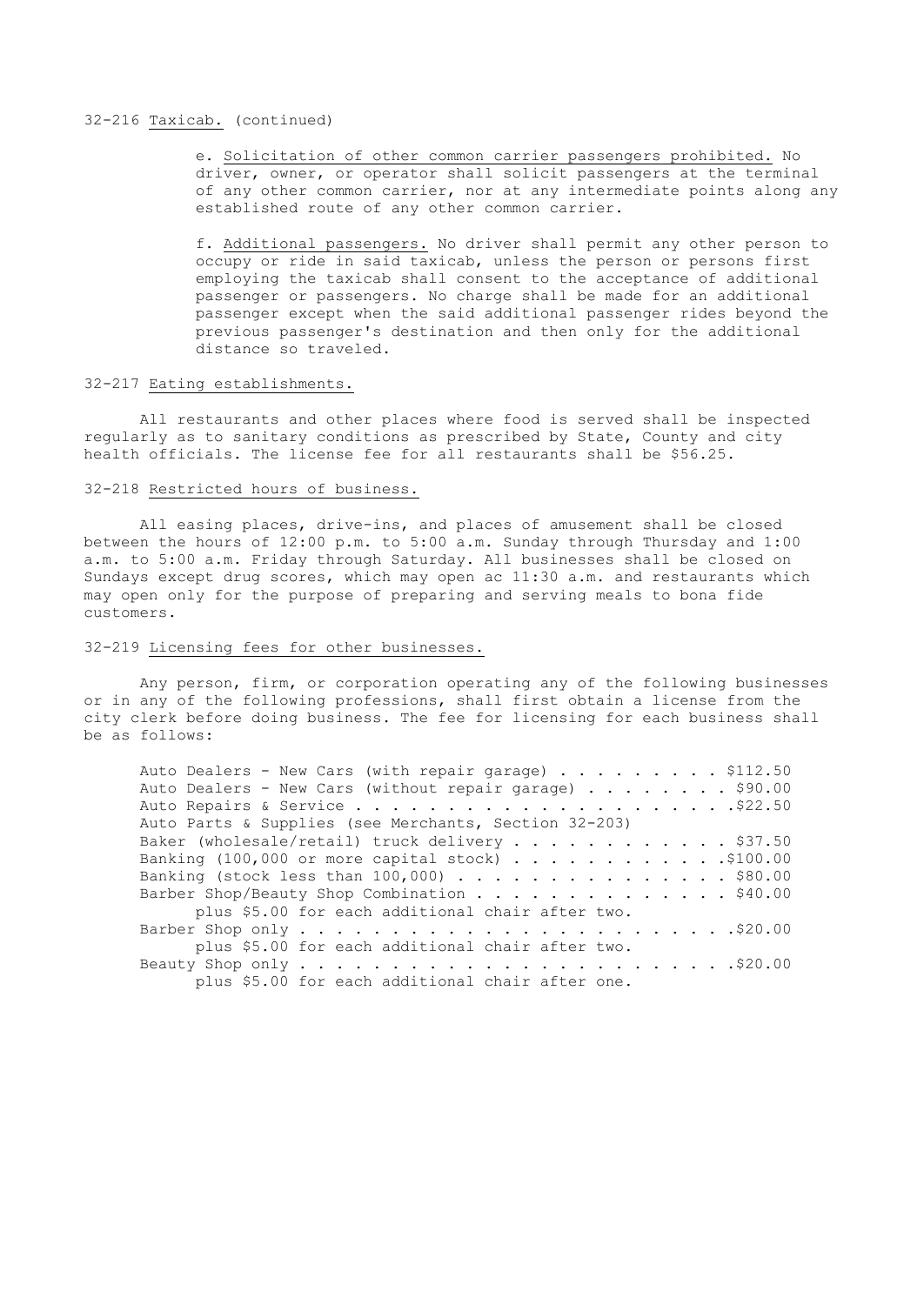# 32-219 Licensing fees for other businesses. (continued)

| Building Materials (see Merchants, Section 32-203)                   |
|----------------------------------------------------------------------|
| Burial Vaults (see Merchants, Section 32-203)                        |
| Candies, Crackers, etc. from tuck wholesale \$37.50                  |
|                                                                      |
| Cleaning and/or Janitorial Services \$37.50                          |
| Credit Bureaus & Collection Agencies \$37.50                         |
| Contractors (see Section 32-202)                                     |
|                                                                      |
|                                                                      |
| Dairies, Creameries, & Ice Cream (truck delivery) \$37.50            |
|                                                                      |
|                                                                      |
|                                                                      |
| Department Stores (see Merchants, Section 32-203)                    |
| Electrical Contracting (see Section. 32-202)                         |
| Exterminators or Pest Control \$37.50                                |
| Farm Machinery, Lawn Equipment, etc. (see Merchants, Section 32-203) |
| Filling Stations (doing only minor repairs) \$45.00                  |
|                                                                      |
| Furniture Dealers (see Merchants, Section 32-203)                    |
| Florists (sea Merchants, Section. 32-203)                            |
| Frozen Food Locker Plant & Slaughter House \$45.00                   |
|                                                                      |
| Grocery Stores (see Merchants, Section 32-203)                       |
| Hardware Stores (see Merchants, Section 32-203)                      |
| Jewelry Stores (see Merchants, Section 32-203)                       |
| Laundry and/or Uniform Services \$37.50                              |
|                                                                      |
|                                                                      |
| Newspaper and/or Job Printers \$37.50                                |
|                                                                      |
|                                                                      |
|                                                                      |
|                                                                      |
| Public Accountants and/or Income Tax Counselors \$37.50              |
| Real Estate Broker & Agents - each firm \$50.00                      |
| Radio and/or TV Sales & Service \$37.50                              |
| Radio Broadcasting Stations \$37.50                                  |
| Rubber Products Manufacturers - existing \$150.00                    |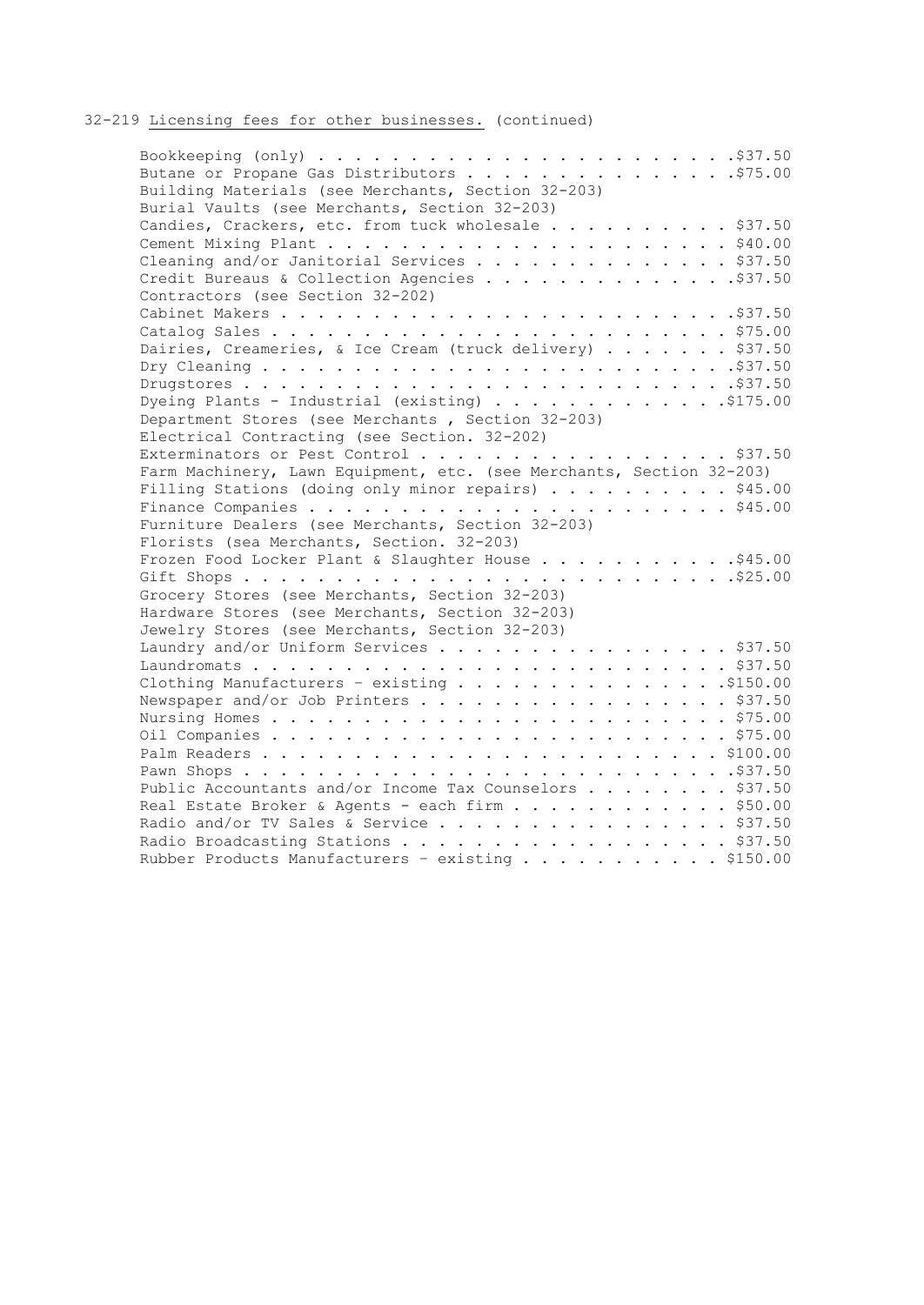# 32-219 Licensing fees for other businesses. (continued)

| Surveyor, Designs, Blue Prints, etc. \$37.50           |
|--------------------------------------------------------|
|                                                        |
|                                                        |
|                                                        |
|                                                        |
| Typewriter, Office Machines, Sales/Repairs \$30.00     |
| Tinker Shop, Repairing Appliances, Lawn Mowers \$25.00 |
|                                                        |
|                                                        |
|                                                        |
| Variety Shops/Stores (see Merchants, Section 32-203)   |
|                                                        |
|                                                        |